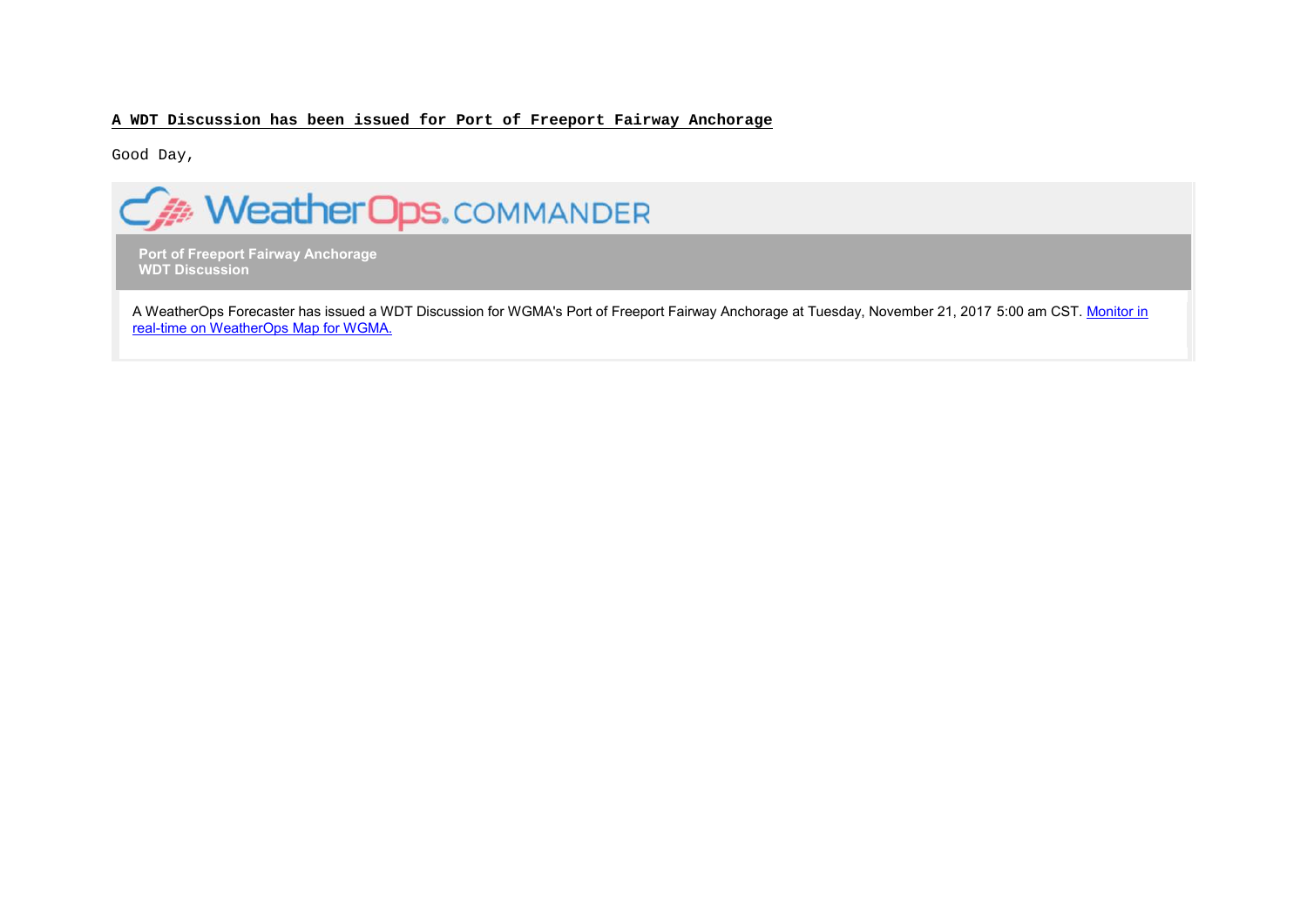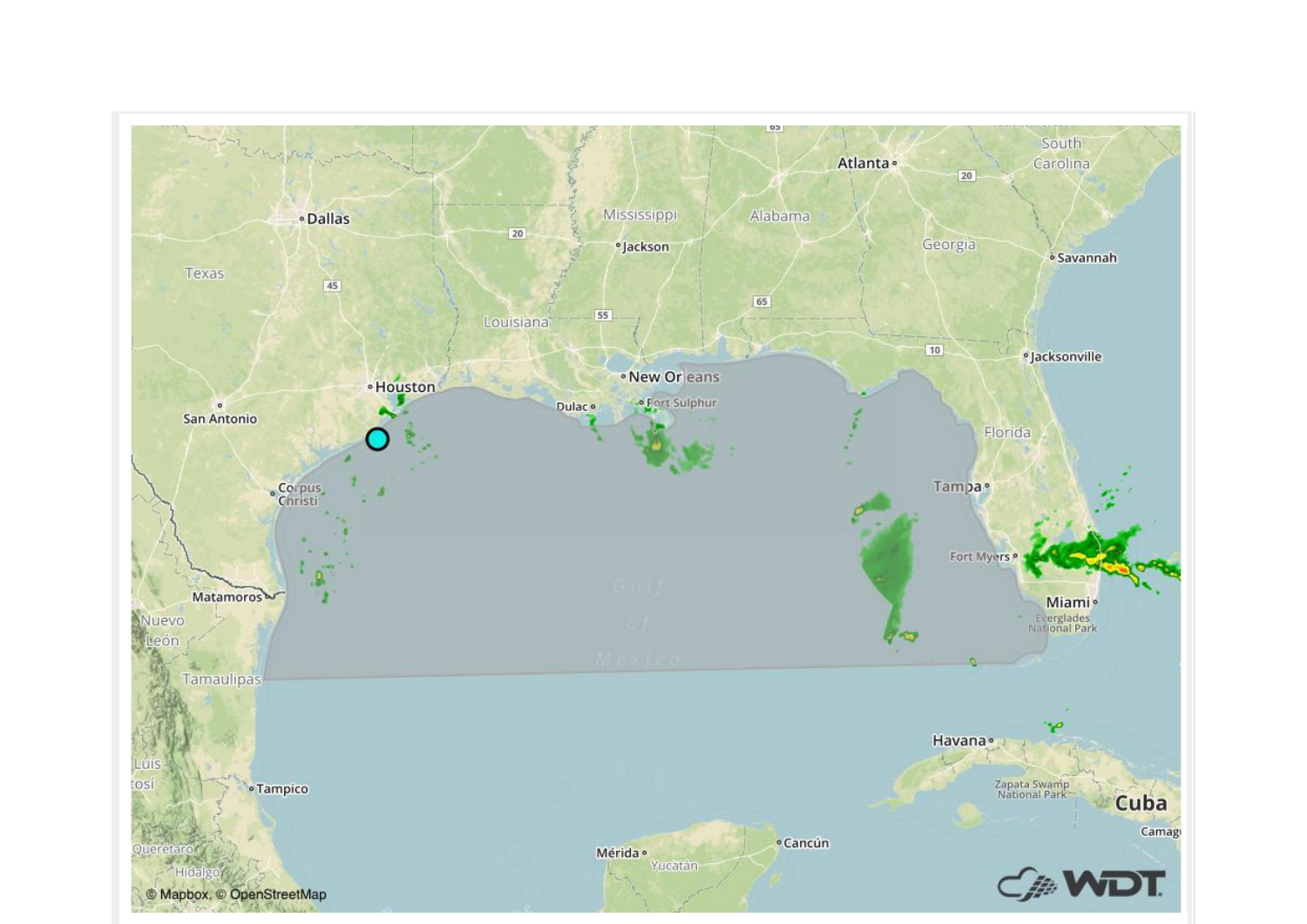### **Gulf of Mexico Synopsis - November 21, 2017**

Regional radar, satellite, and lightning data confirm the presence of isolated showers and a few thunderstorms mainly concentrated across the central Gulf. Similar activity is likely to persist across this area over the next 6-12 hours. Attention will at least temporarily shift off the upper Texas and southwest Louisiana coasts late this morning into this afternoon. All reliable models indicate that an upper disturbance will dip southward into the northwest Gulf, which will likely result in the formation of scattered thunderstorms. A few thunderstorms are likely to turn severe with heavy rain, frequent lightning, and wind gusts in excess of 50 knots possible. A strong complex of thunderstorms may then translate eastward across the west-central and central Gulf tonight into Wednesday morning. The storm threat will gradually come to an end from west to east as a cold front filters through the region late Tuesday night through Wednesday afternoon. Behind the front, near Gale northerly winds and rough seas will develop especially across the western Gulf. Winds and seas will slowly lessen on Thursday. Much more favorable conditions in the form of lower winds, seas, and rain chances are forecast Friday and Saturday as high pressure moves offshore.

ECMWF surface winds, sea-level pressure, and 6-hour precipitation valid 1200 UTC November 21: http://metgen-images.aws.wdtinc.com.s3.amazonaws.com/images/ehres/gom/2017112100/tp/2017112100\_f12\_gom\_tp.gif

ECMWF surface winds, sea-level pressure, and 6-hour precipitation valid 1200 UTC November 22: http://metgen-images.aws.wdtinc.com.s3.amazonaws.com/images/ehres/gom/2017112100/tp/2017112100\_f36\_gom\_tp.gif

ECMWF surface winds, sea-level pressure, and 6-hour precipitation valid 1200 UTC November 23: http://metgen-images.aws.wdtinc.com.s3.amazonaws.com/images/ehres/gom/2017112100/tp/2017112100\_f60\_gom\_tp.gif

### **A WDT Discussion has been issued for Port of Mobile Fairway Anchorage**

Good Day,



**Port of Mobile Fairway Anchorage WDT Discussion**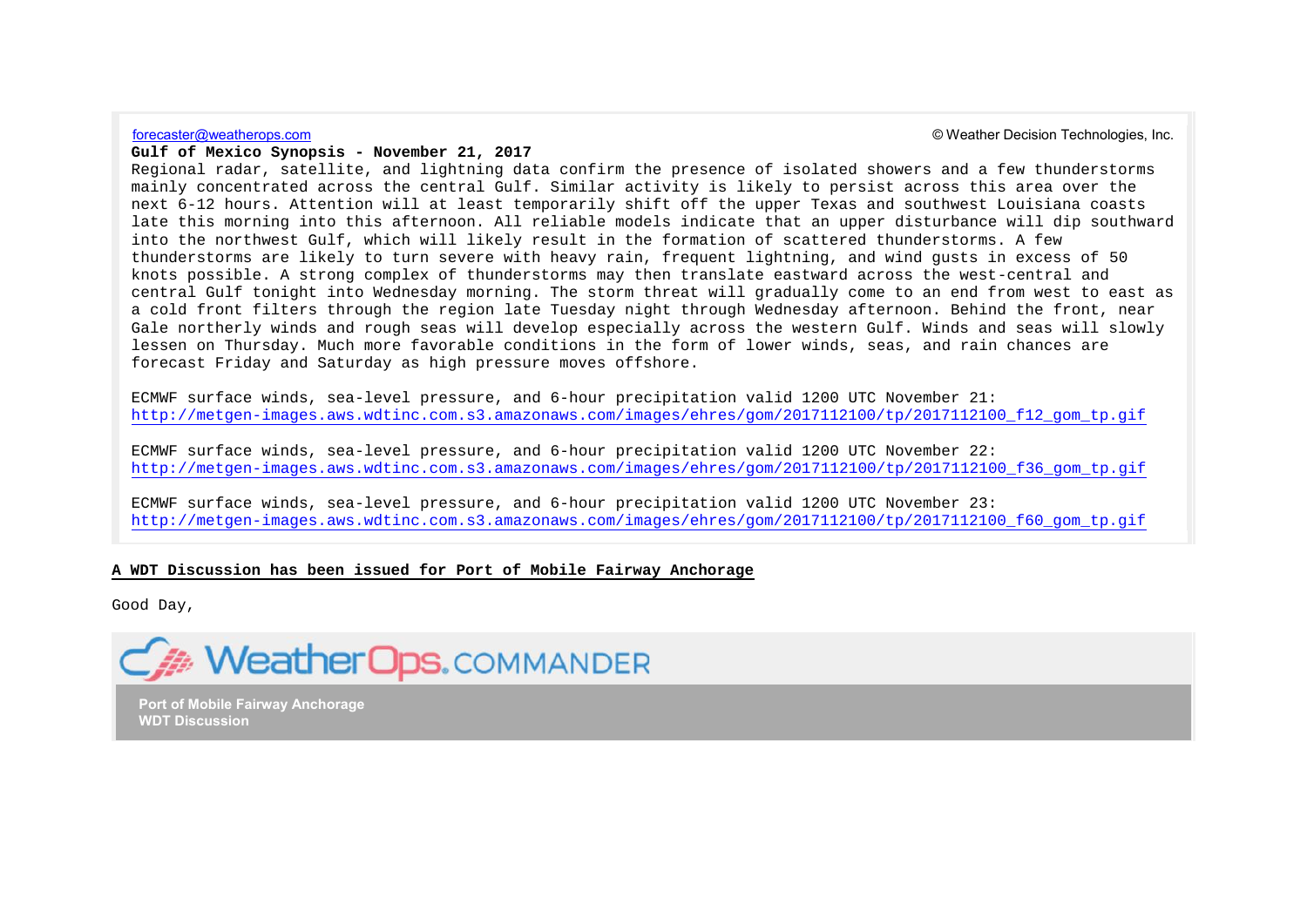A WeatherOps Forecaster has issued a WDT Discussion for WGMA's Port of Mobile Fairway Anchorage at Tuesday, November 21, 2017 5:00 am CST. <u>Monitor in real-</u> time on WeatherOps Map for WGMA.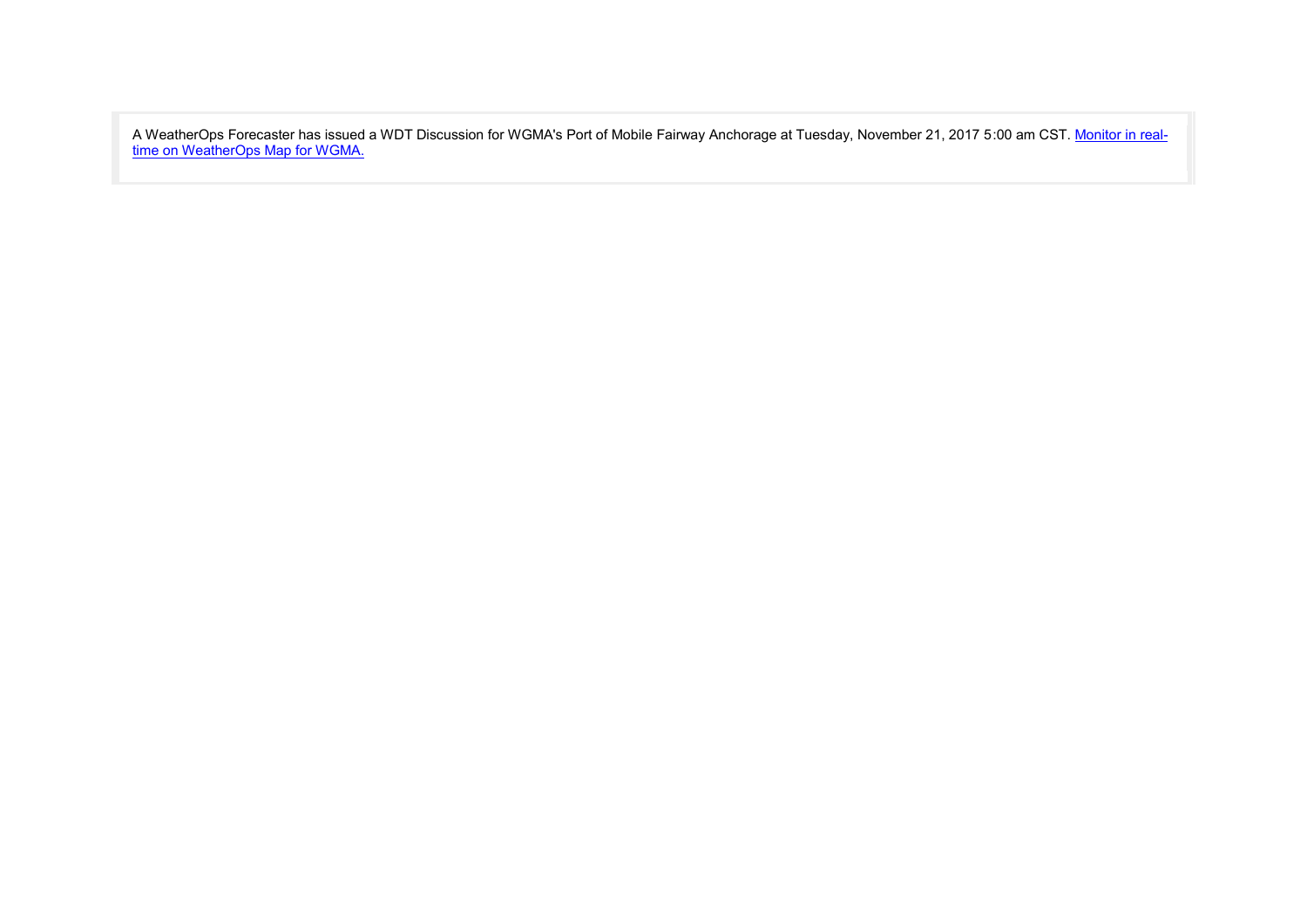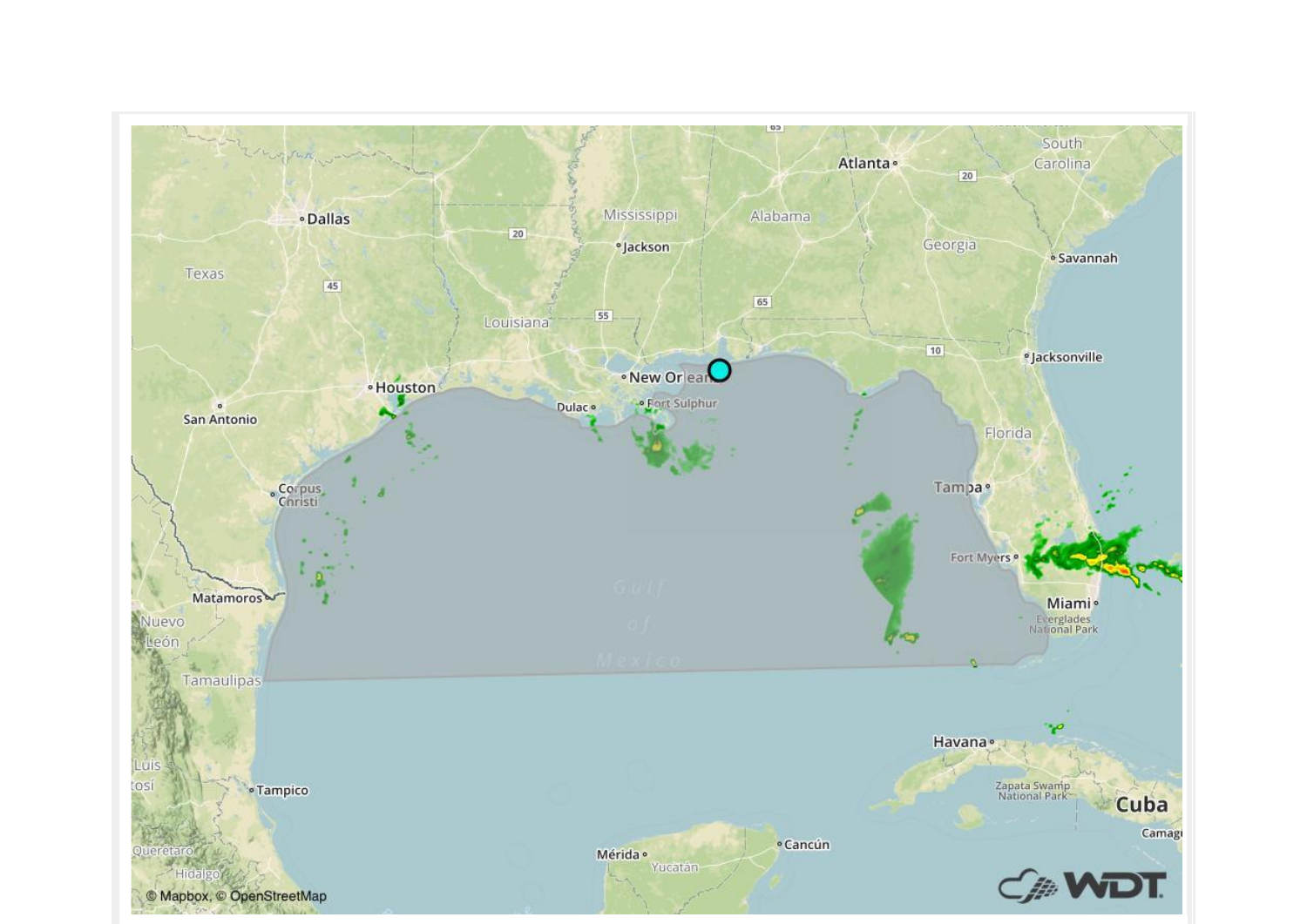### **Gulf of Mexico Synopsis - November 21, 2017**

Regional radar, satellite, and lightning data confirm the presence of isolated showers and a few thunderstorms mainly concentrated across the central Gulf. Similar activity is likely to persist across this area over the next 6-12 hours. Attention will at least temporarily shift off the upper Texas and southwest Louisiana coasts late this morning into this afternoon. All reliable models indicate that an upper disturbance will dip southward into the northwest Gulf, which will likely result in the formation of scattered thunderstorms. A few thunderstorms are likely to turn severe with heavy rain, frequent lightning, and wind gusts in excess of 50 knots possible. A strong complex of thunderstorms may then translate eastward across the west-central and central Gulf tonight into Wednesday morning. The storm threat will gradually come to an end from west to east as a cold front filters through the region late Tuesday night through Wednesday afternoon. Behind the front, near Gale northerly winds and rough seas will develop especially across the western Gulf. Winds and seas will slowly lessen on Thursday. Much more favorable conditions in the form of lower winds, seas, and rain chances are forecast Friday and Saturday as high pressure moves offshore.

ECMWF surface winds, sea-level pressure, and 6-hour precipitation valid 1200 UTC November 21: http://metgen-images.aws.wdtinc.com.s3.amazonaws.com/images/ehres/gom/2017112100/tp/2017112100\_f12\_gom\_tp.gif

ECMWF surface winds, sea-level pressure, and 6-hour precipitation valid 1200 UTC November 22: http://metgen-images.aws.wdtinc.com.s3.amazonaws.com/images/ehres/gom/2017112100/tp/2017112100\_f36\_gom\_tp.gif

ECMWF surface winds, sea-level pressure, and 6-hour precipitation valid 1200 UTC November 23: http://metgen-images.aws.wdtinc.com.s3.amazonaws.com/images/ehres/gom/2017112100/tp/2017112100\_f60\_gom\_tp.gif

### **A WDT Discussion has been issued for Port of Point Comfort Fairway Anchorage**

Good Day,



**Port of Point Comfort Fairway Anchorage WDT Discussion**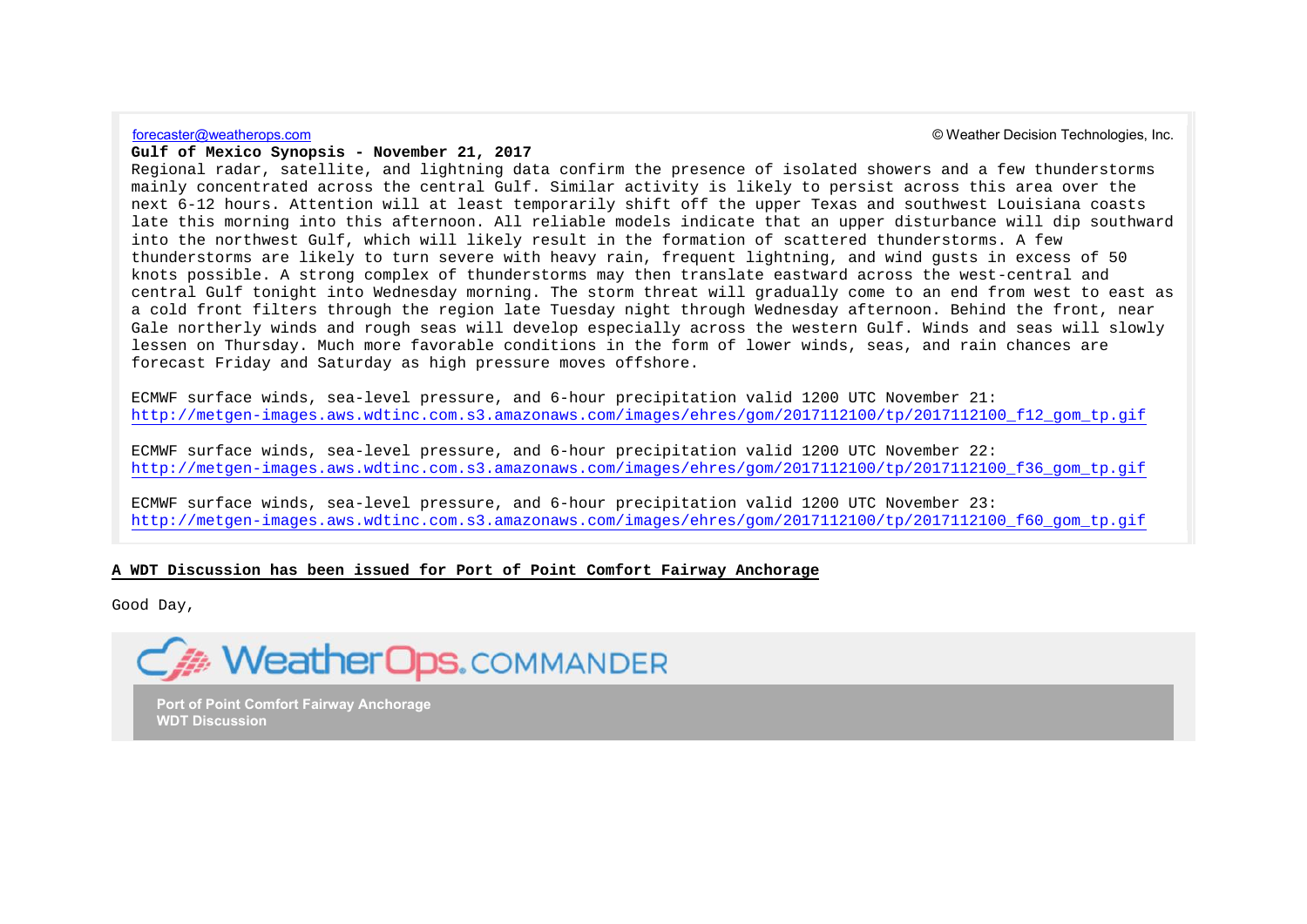A WeatherOps Forecaster has issued a WDT Discussion for WGMA's Port of Point Comfort Fairway Anchorage at Tuesday, November 21, 2017 5:00 am CST. Monitor in real-time on WeatherOps Map for WGMA.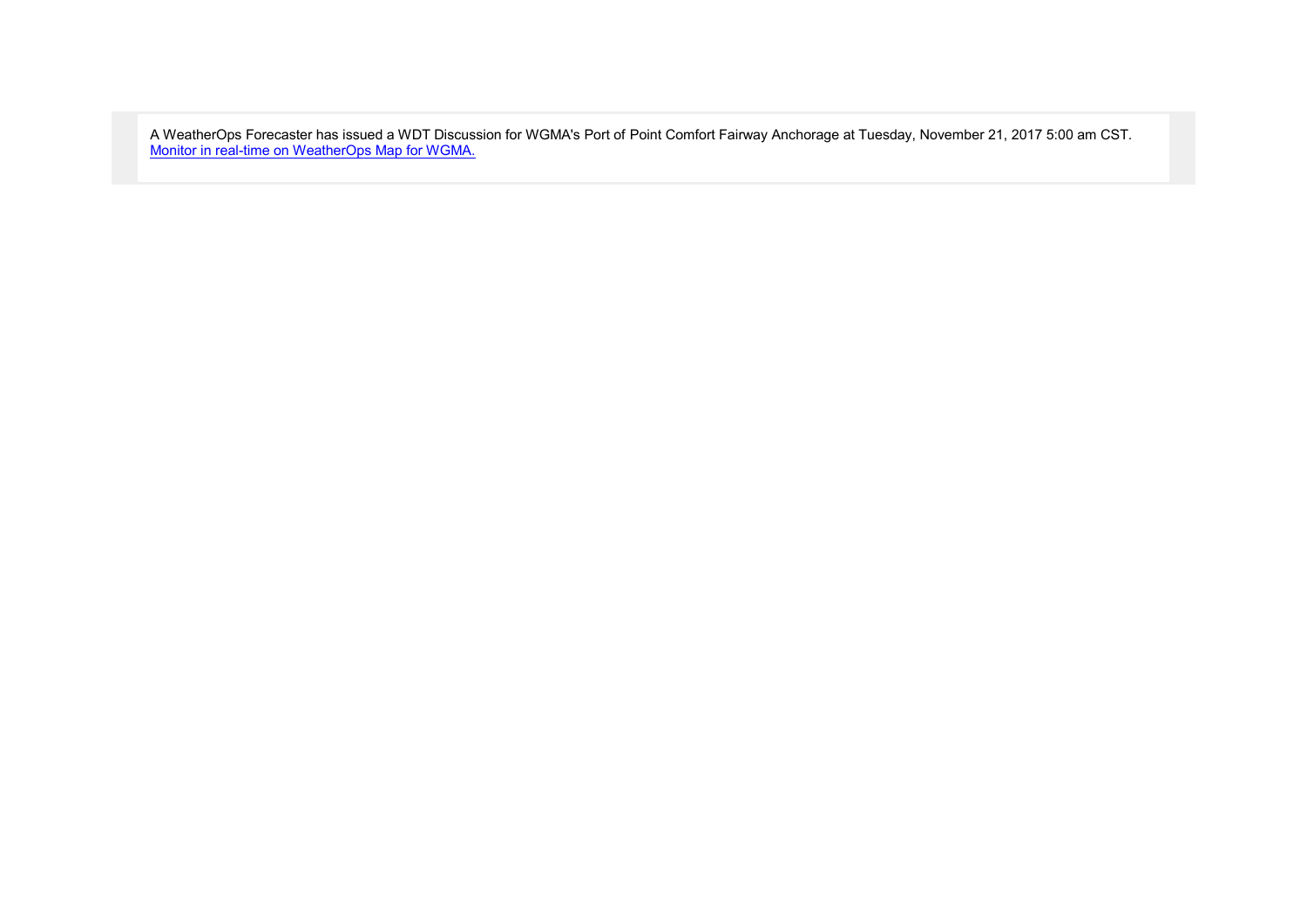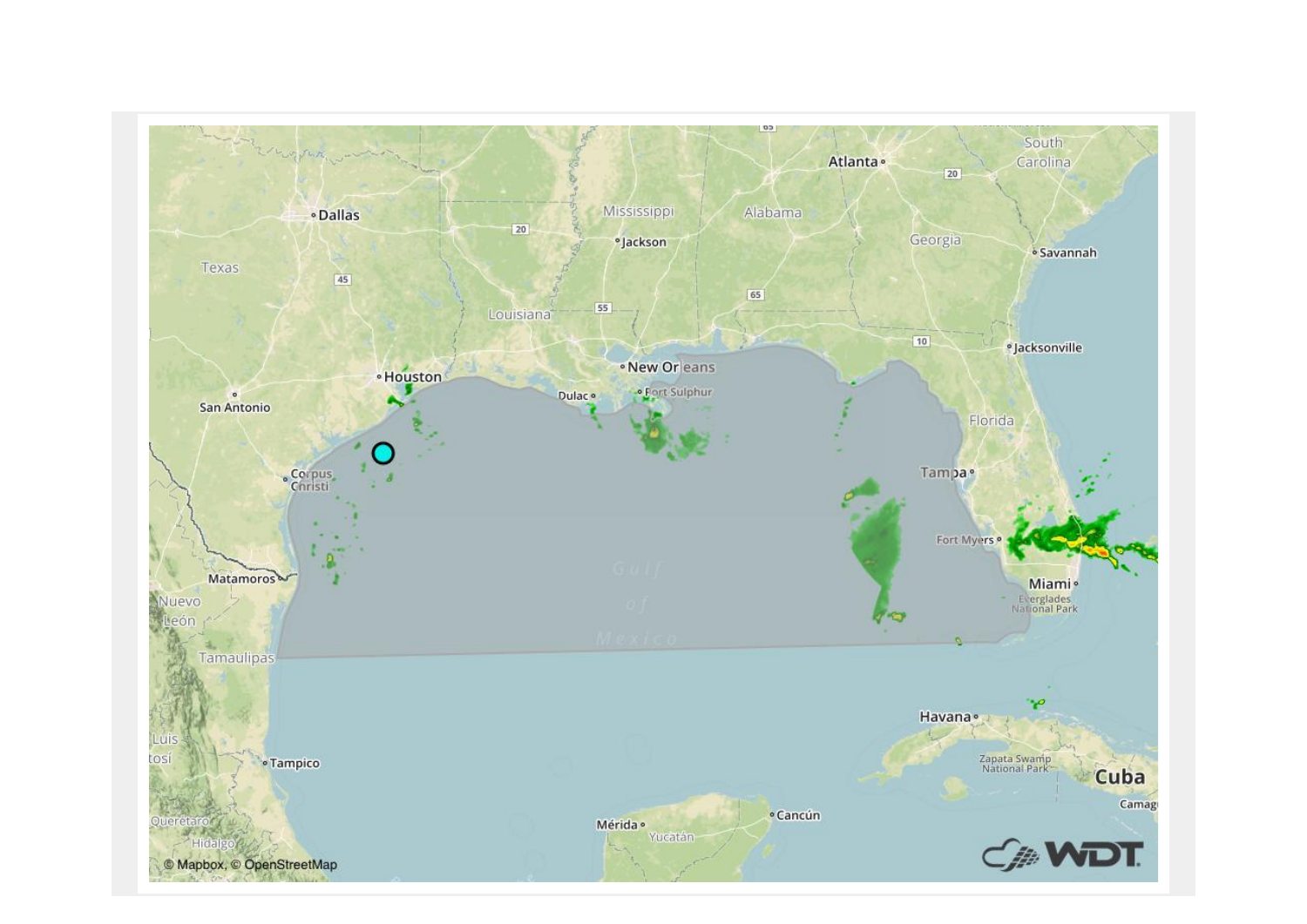### **Gulf of Mexico Synopsis - November 21, 2017**

Regional radar, satellite, and lightning data confirm the presence of isolated showers and a few thunderstorms mainly concentrated across the central Gulf. Similar activity is likely to persist across this area over the next 6-12 hours. Attention will at least temporarily shift off the upper Texas and southwest Louisiana coasts late this morning into this afternoon. All reliable models indicate that an upper disturbance will dip southward into the northwest Gulf, which will likely result in the formation of scattered thunderstorms. A few thunderstorms are likely to turn severe with heavy rain, frequent lightning, and wind gusts in excess of 50 knots possible. A strong complex of thunderstorms may then translate eastward across the west-central and central Gulf tonight into Wednesday morning. The storm threat will gradually come to an end from west to east as a cold front filters through the region late Tuesday night through Wednesday afternoon. Behind the front, near Gale northerly winds and rough seas will develop especially across the western Gulf. Winds and seas will slowly lessen on Thursday. Much more favorable conditions in the form of lower winds, seas, and rain chances are forecast Friday and Saturday as high pressure moves offshore.

ECMWF surface winds, sea-level pressure, and 6-hour precipitation valid 1200 UTC November 21: http://metgen-

images.aws.wdtinc.com.s3.amazonaws.com/images/ehres/gom/2017112100/tp/2017112100\_f12\_gom\_tp.gif

ECMWF surface winds, sea-level pressure, and 6-hour precipitation valid 1200 UTC November 22: http://metgen-

images.aws.wdtinc.com.s3.amazonaws.com/images/ehres/gom/2017112100/tp/2017112100\_f36\_gom\_tp.gif

ECMWF surface winds, sea-level pressure, and 6-hour precipitation valid 1200 UTC November 23: http://metgen-

images.aws.wdtinc.com.s3.amazonaws.com/images/ehres/gom/2017112100/tp/2017112100\_f60\_gom\_tp.gif

# **A WDT Discussion has been issued for Port of Tampa Fairway Anchorages**

Good Day,



**Port of Tampa Fairway Anchorages WDT Discussion**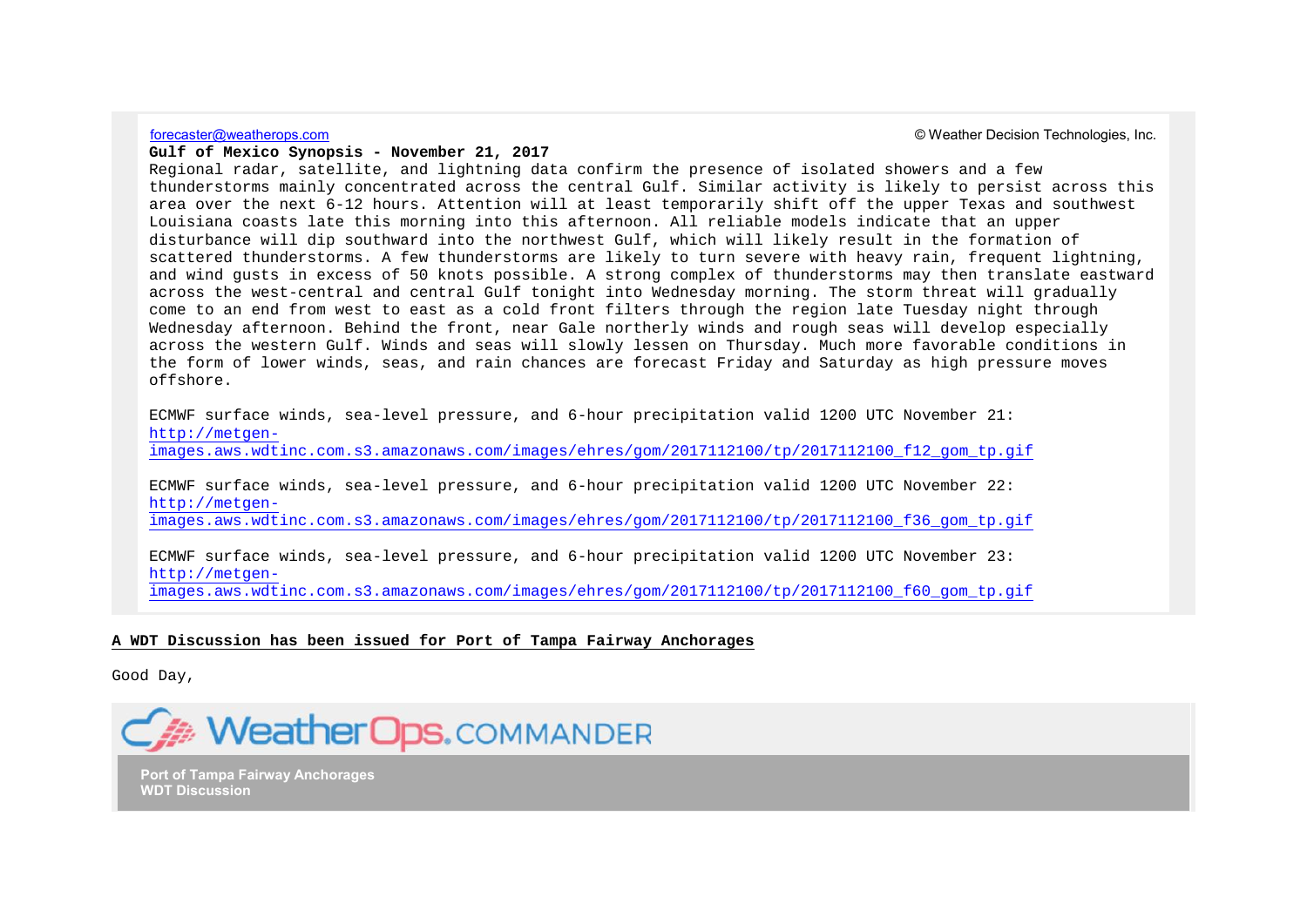A WeatherOps Forecaster has issued a WDT Discussion for WGMA's Port of Tampa Fairway Anchorages at Tuesday, November 21, 2017 6:00 am EST. <u>Monitor in</u> real-time on WeatherOps Map for WGMA.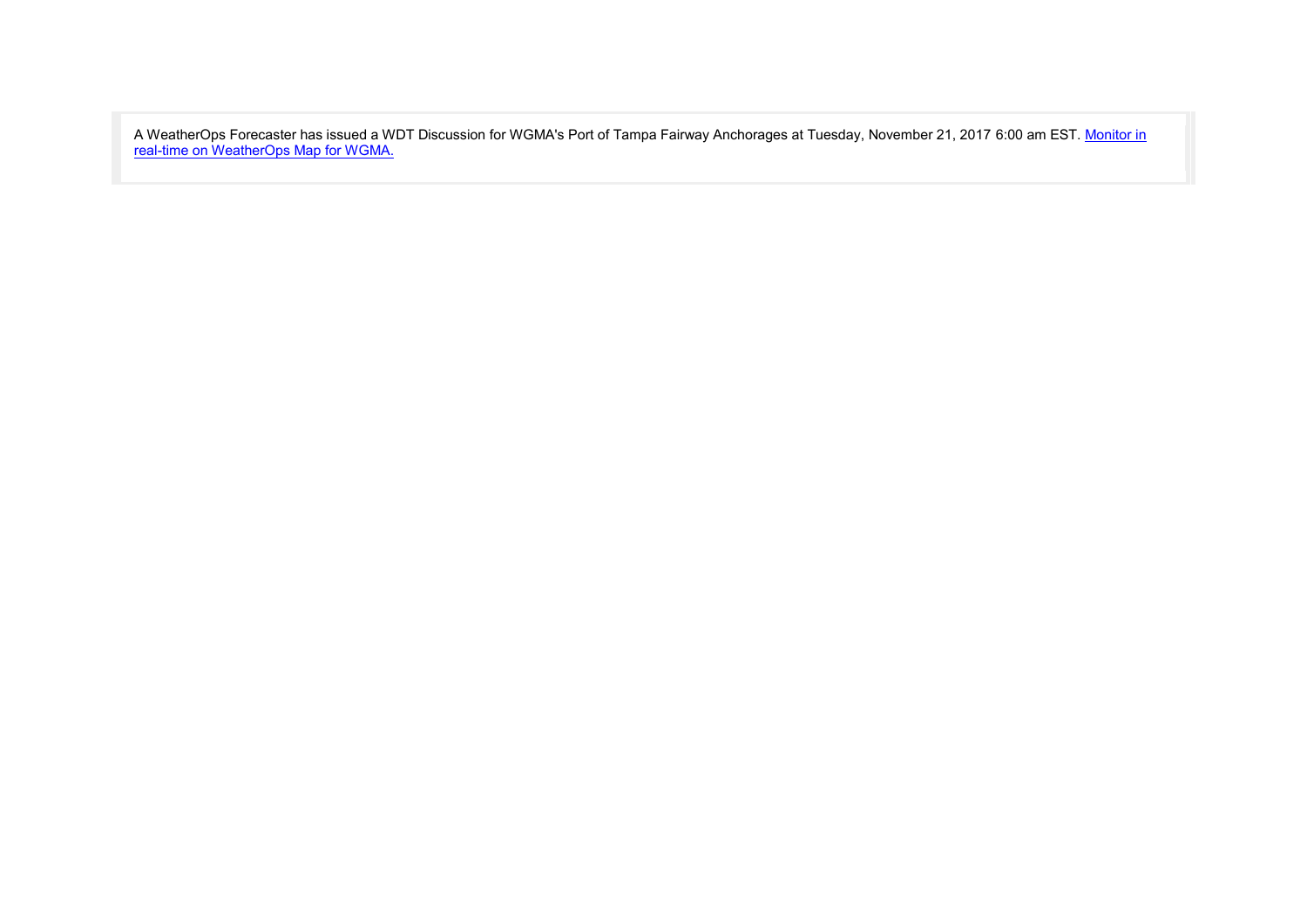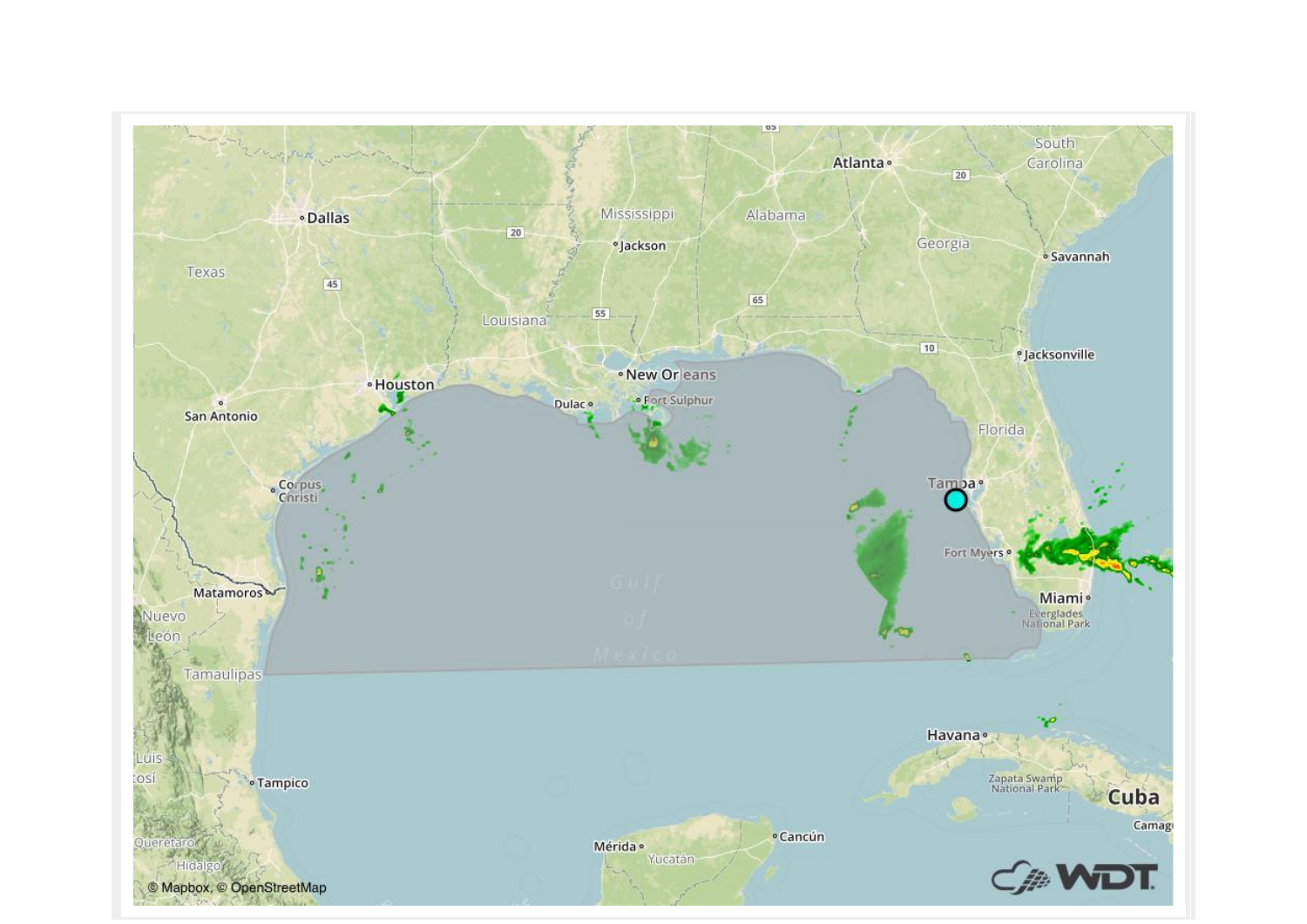### **Gulf of Mexico Synopsis - November 21, 2017**

Regional radar, satellite, and lightning data confirm the presence of isolated showers and a few thunderstorms mainly concentrated across the central Gulf. Similar activity is likely to persist across this area over the next 6-12 hours. Attention will at least temporarily shift off the upper Texas and southwest Louisiana coasts late this morning into this afternoon. All reliable models indicate that an upper disturbance will dip southward into the northwest Gulf, which will likely result in the formation of scattered thunderstorms. A few thunderstorms are likely to turn severe with heavy rain, frequent lightning, and wind gusts in excess of 50 knots possible. A strong complex of thunderstorms may then translate eastward across the west-central and central Gulf tonight into Wednesday morning. The storm threat will gradually come to an end from west to east as a cold front filters through the region late Tuesday night through Wednesday afternoon. Behind the front, near Gale northerly winds and rough seas will develop especially across the western Gulf. Winds and seas will slowly lessen on Thursday. Much more favorable conditions in the form of lower winds, seas, and rain chances are forecast Friday and Saturday as high pressure moves offshore.

ECMWF surface winds, sea-level pressure, and 6-hour precipitation valid 1200 UTC November 21: http://metgen-images.aws.wdtinc.com.s3.amazonaws.com/images/ehres/gom/2017112100/tp/2017112100\_f12\_gom\_tp.gif

ECMWF surface winds, sea-level pressure, and 6-hour precipitation valid 1200 UTC November 22: http://metgen-images.aws.wdtinc.com.s3.amazonaws.com/images/ehres/gom/2017112100/tp/2017112100\_f36\_gom\_tp.gif

ECMWF surface winds, sea-level pressure, and 6-hour precipitation valid 1200 UTC November 23: http://metgen-images.aws.wdtinc.com.s3.amazonaws.com/images/ehres/gom/2017112100/tp/2017112100\_f60\_gom\_tp.gif

### **A WDT Discussion has been issued for Offshore Galveston Lightering Area**

Good Day,



**Offshore Galveston Lightering Area WDT Discussion**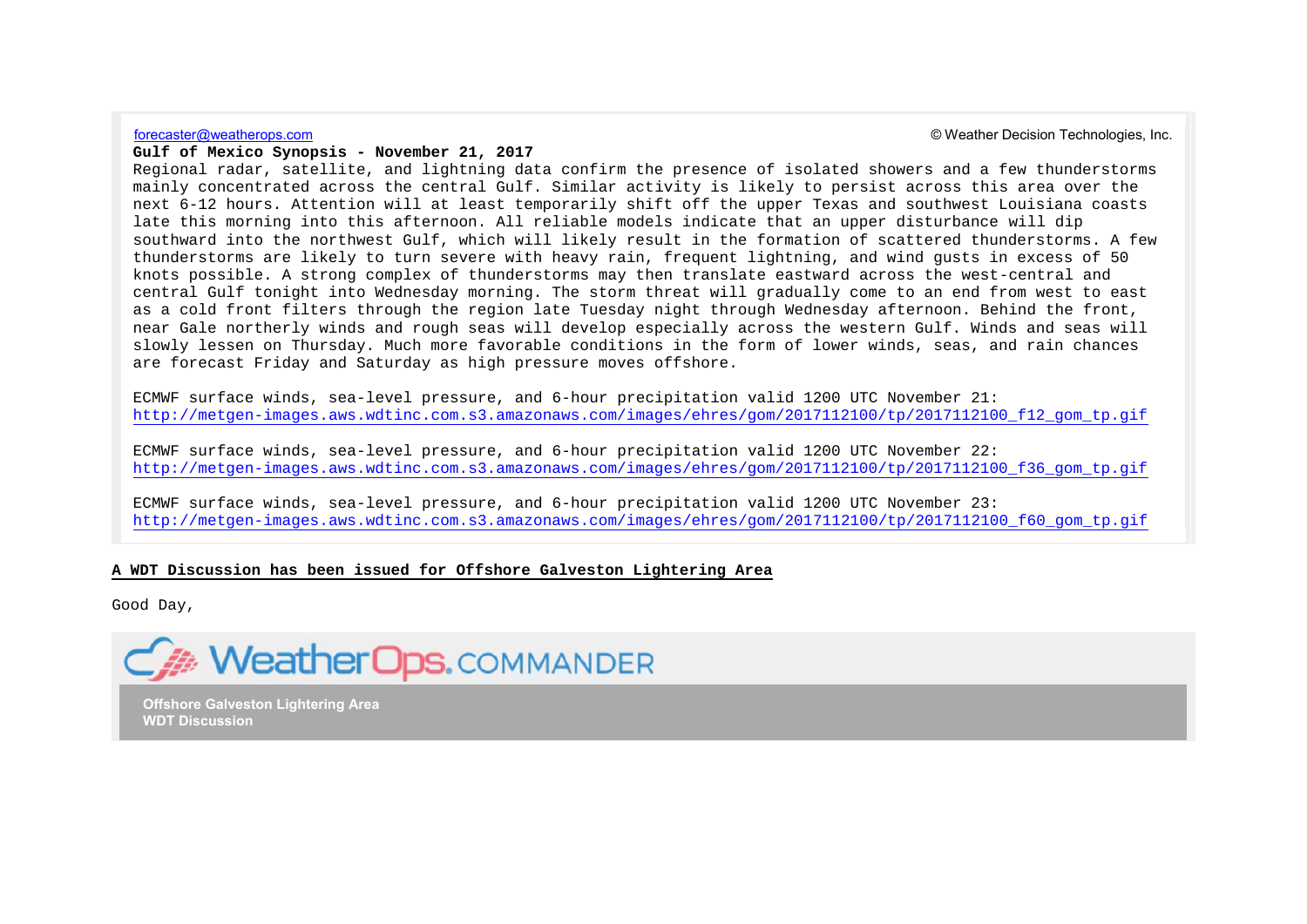A WeatherOps Forecaster has issued a WDT Discussion for WGMA's Offshore Galveston Lightering Area at Tuesday, November 21, 2017 5:00 am CST. <u>Monitor in</u> the angle of the WGMA of the WGMA is the WGMA in the WGMA is the WGM real-time on WeatherOps Map for WGMA.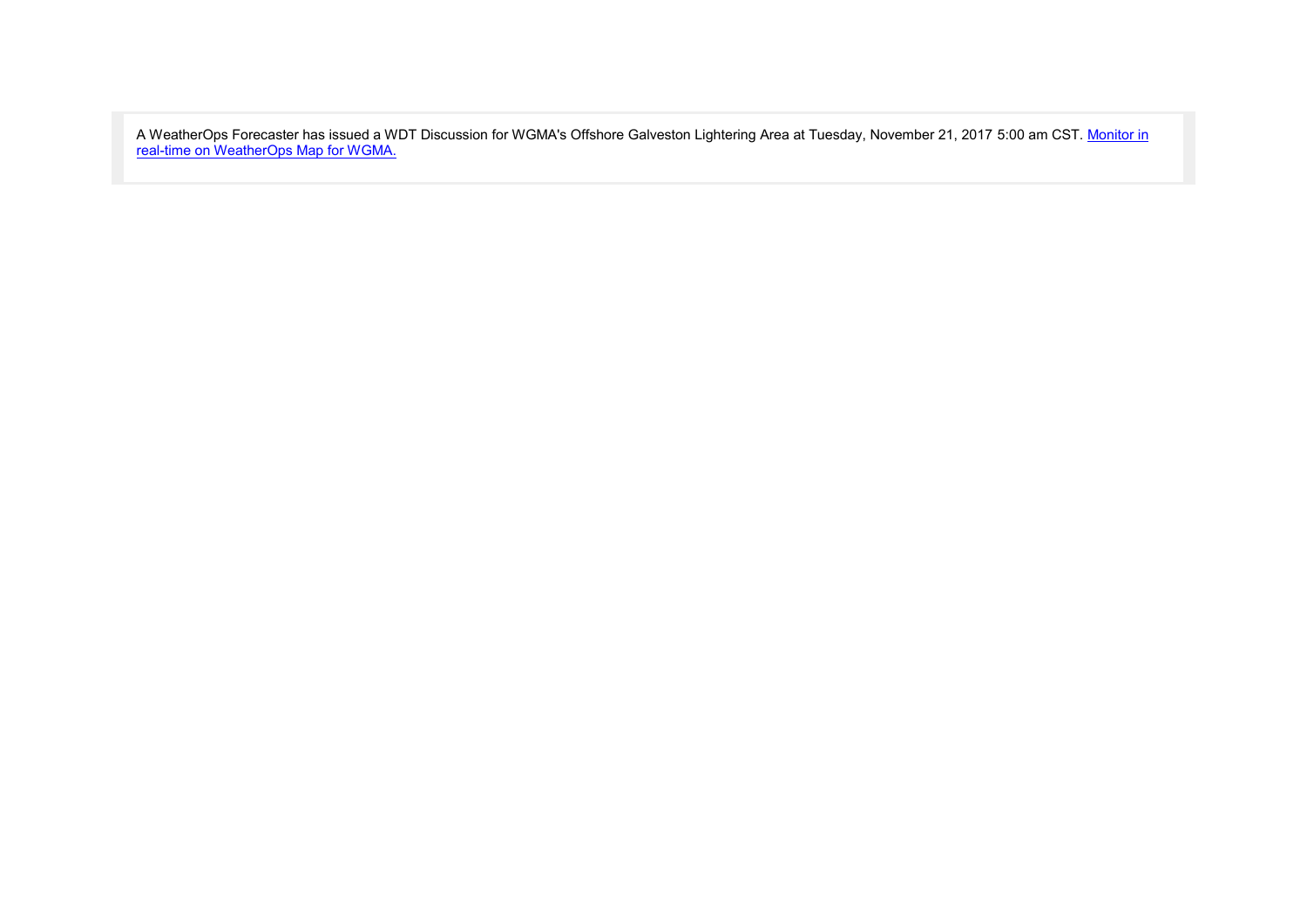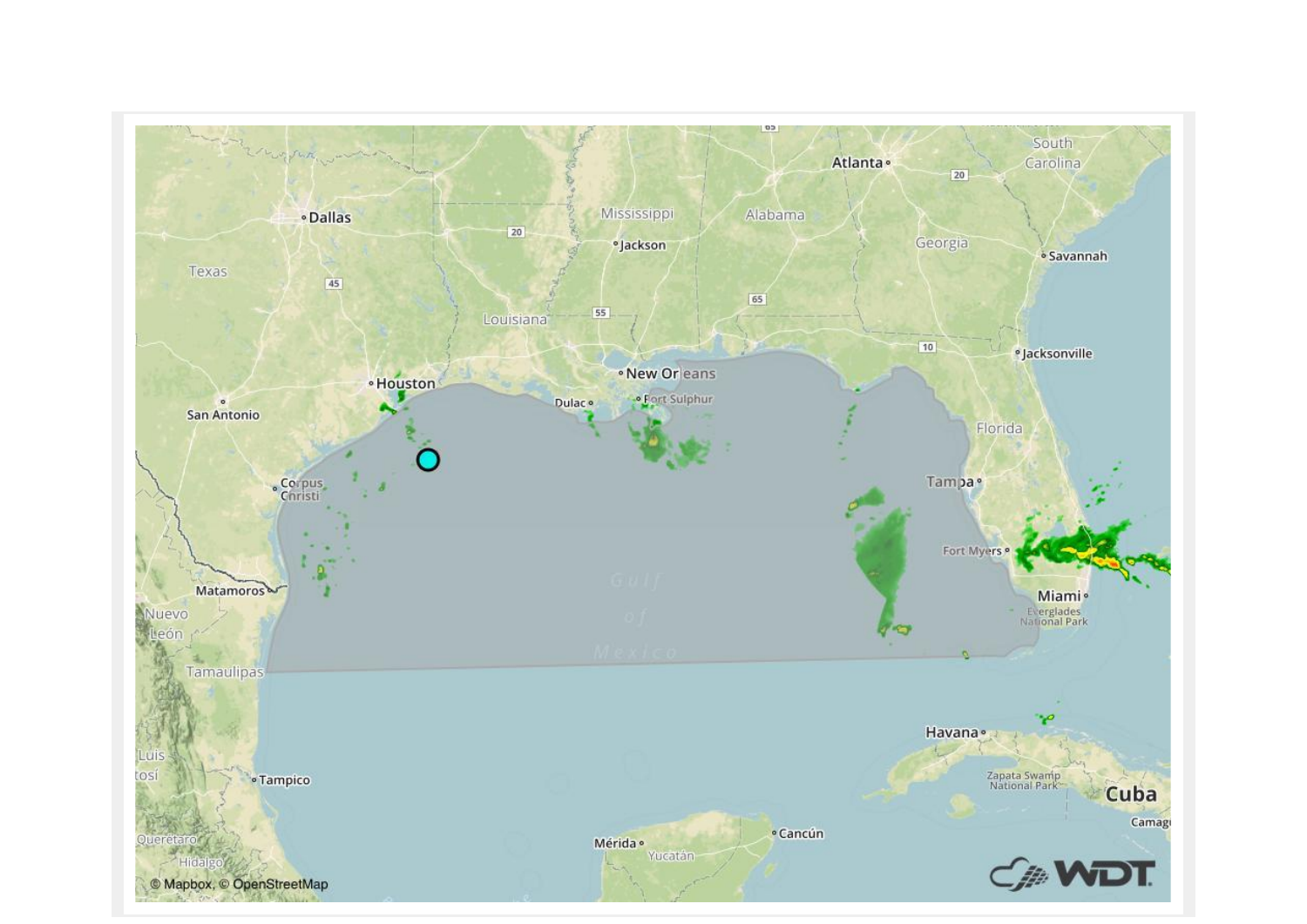### **Gulf of Mexico Synopsis - November 21, 2017**

Regional radar, satellite, and lightning data confirm the presence of isolated showers and a few thunderstorms mainly concentrated across the central Gulf. Similar activity is likely to persist across this area over the next 6-12 hours. Attention will at least temporarily shift off the upper Texas and southwest Louisiana coasts late this morning into this afternoon. All reliable models indicate that an upper disturbance will dip southward into the northwest Gulf, which will likely result in the formation of scattered thunderstorms. A few thunderstorms are likely to turn severe with heavy rain, frequent lightning, and wind gusts in excess of 50 knots possible. A strong complex of thunderstorms may then translate eastward across the west-central and central Gulf tonight into Wednesday morning. The storm threat will gradually come to an end from west to east as a cold front filters through the region late Tuesday night through Wednesday afternoon. Behind the front, near Gale northerly winds and rough seas will develop especially across the western Gulf. Winds and seas will slowly lessen on Thursday. Much more favorable conditions in the form of lower winds, seas, and rain chances are forecast Friday and Saturday as high pressure moves offshore.

ECMWF surface winds, sea-level pressure, and 6-hour precipitation valid 1200 UTC November 21: http://metgen-images.aws.wdtinc.com.s3.amazonaws.com/images/ehres/gom/2017112100/tp/2017112100\_f12\_gom\_tp.gif

ECMWF surface winds, sea-level pressure, and 6-hour precipitation valid 1200 UTC November 22: http://metgen-images.aws.wdtinc.com.s3.amazonaws.com/images/ehres/gom/2017112100/tp/2017112100\_f36\_gom\_tp.gif

ECMWF surface winds, sea-level pressure, and 6-hour precipitation valid 1200 UTC November 23: http://metgen-images.aws.wdtinc.com.s3.amazonaws.com/images/ehres/gom/2017112100/tp/2017112100\_f60\_gom\_tp.gif

### **A WDT Discussion has been issued for Port of Corpus Christi Fairway Anchorage**

Good Day,



**Port of Corpus Christi Fairway Anchorage WDT Discussion**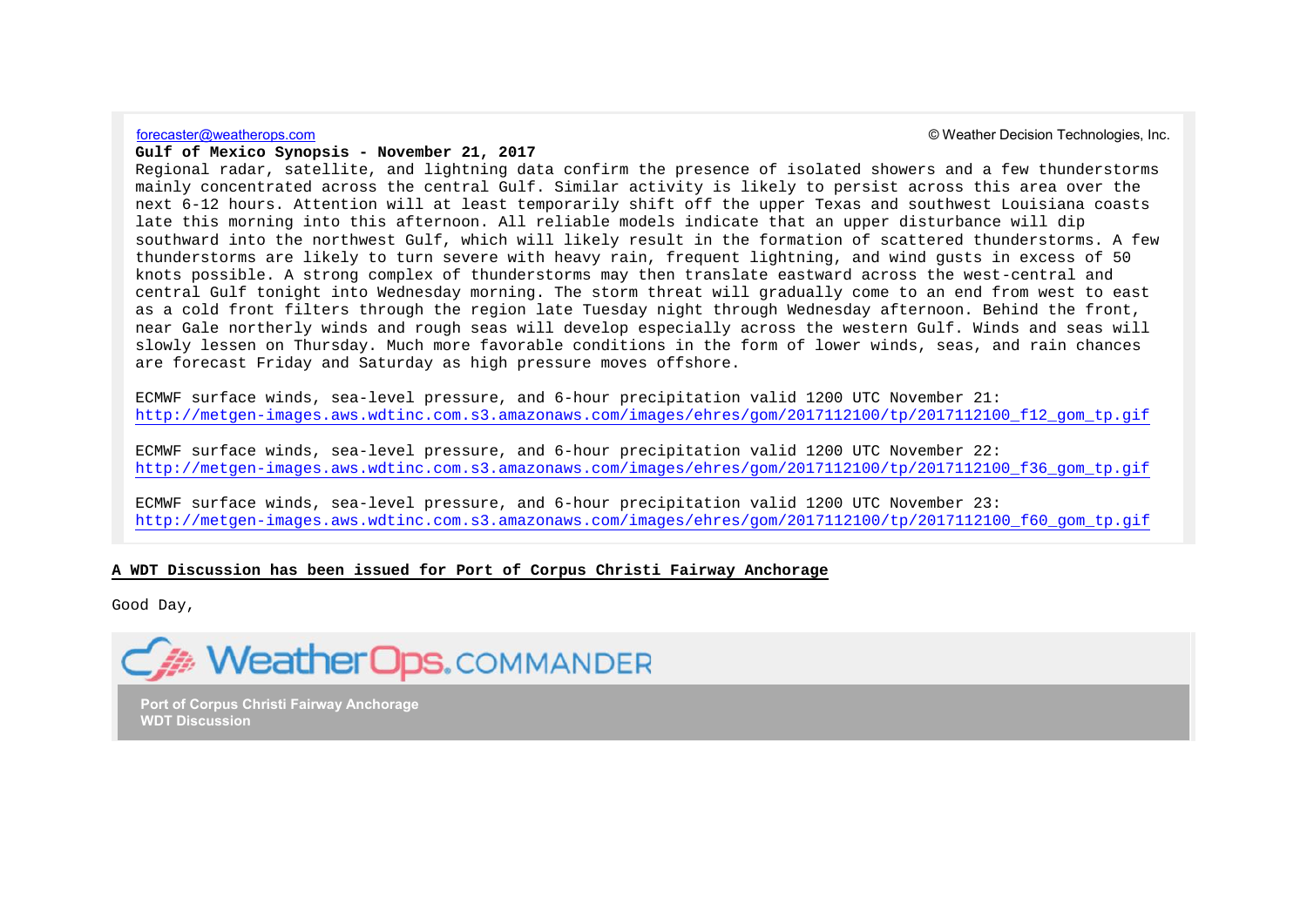A WeatherOps Forecaster has issued a WDT Discussion for WGMA's Port of Corpus Christi Fairway Anchorage at Tuesday, November 21, 2017 5:00 am CST. <u>Monitor</u> and in real-time on WeatherOps Map for WGMA.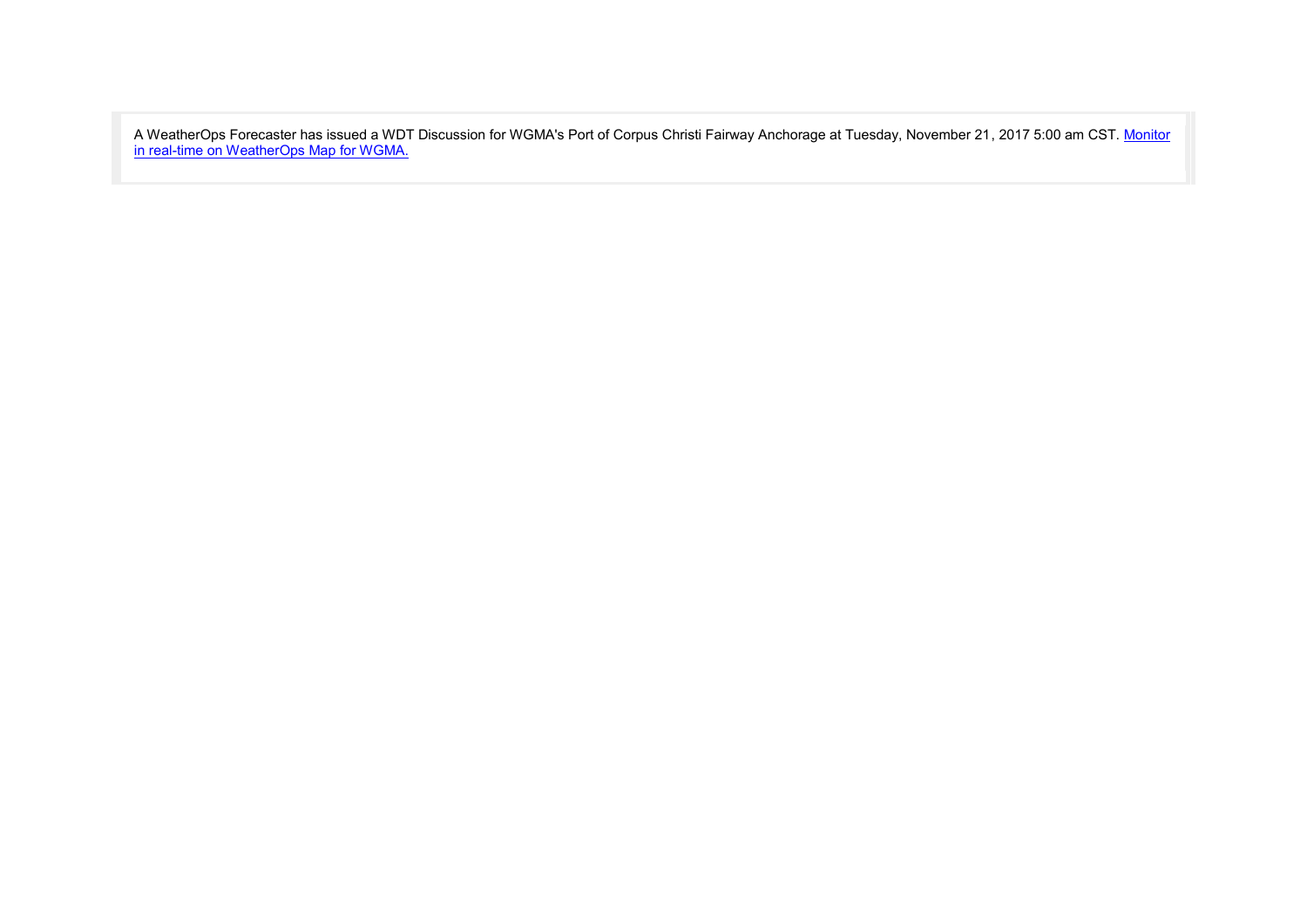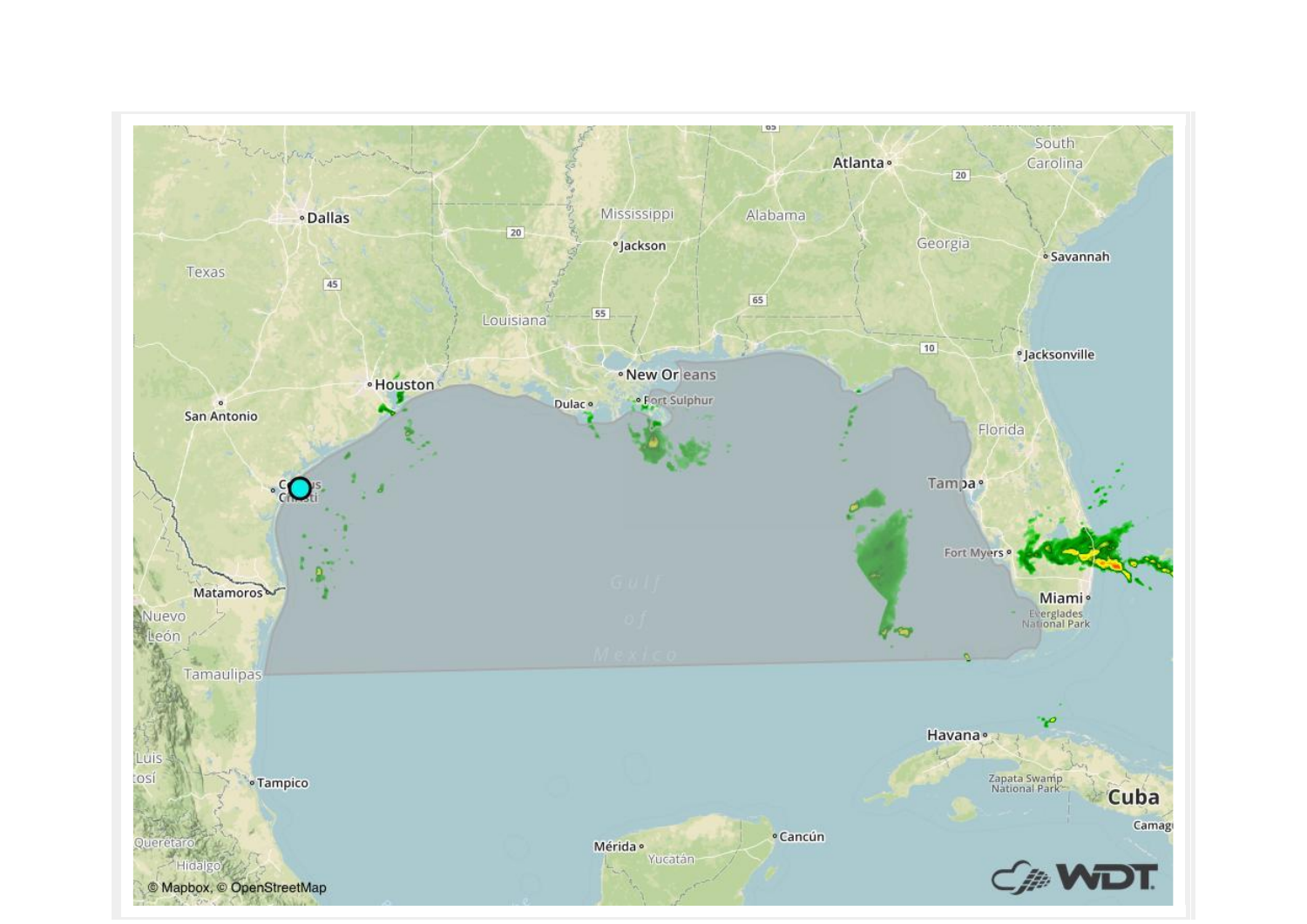### **Gulf of Mexico Synopsis - November 21, 2017**

Regional radar, satellite, and lightning data confirm the presence of isolated showers and a few thunderstorms mainly concentrated across the central Gulf. Similar activity is likely to persist across this area over the next 6-12 hours. Attention will at least temporarily shift off the upper Texas and southwest Louisiana coasts late this morning into this afternoon. All reliable models indicate that an upper disturbance will dip southward into the northwest Gulf, which will likely result in the formation of scattered thunderstorms. A few thunderstorms are likely to turn severe with heavy rain, frequent lightning, and wind gusts in excess of 50 knots possible. A strong complex of thunderstorms may then translate eastward across the west-central and central Gulf tonight into Wednesday morning. The storm threat will gradually come to an end from west to east as a cold front filters through the region late Tuesday night through Wednesday afternoon. Behind the front, near Gale northerly winds and rough seas will develop especially across the western Gulf. Winds and seas will slowly lessen on Thursday. Much more favorable conditions in the form of lower winds, seas, and rain chances are forecast Friday and Saturday as high pressure moves offshore.

ECMWF surface winds, sea-level pressure, and 6-hour precipitation valid 1200 UTC November 21: http://metgen-images.aws.wdtinc.com.s3.amazonaws.com/images/ehres/gom/2017112100/tp/2017112100\_f12\_gom\_tp.gif

ECMWF surface winds, sea-level pressure, and 6-hour precipitation valid 1200 UTC November 22: http://metgen-images.aws.wdtinc.com.s3.amazonaws.com/images/ehres/gom/2017112100/tp/2017112100\_f36\_gom\_tp.gif

ECMWF surface winds, sea-level pressure, and 6-hour precipitation valid 1200 UTC November 23: http://metgen-images.aws.wdtinc.com.s3.amazonaws.com/images/ehres/gom/2017112100/tp/2017112100\_f60\_gom\_tp.gif

### **A WDT Discussion has been issued for Port of Brownsville Fairway Anchorage**

Good Day,



**Port of Brownsville Fairway Anchorage WDT Discussion**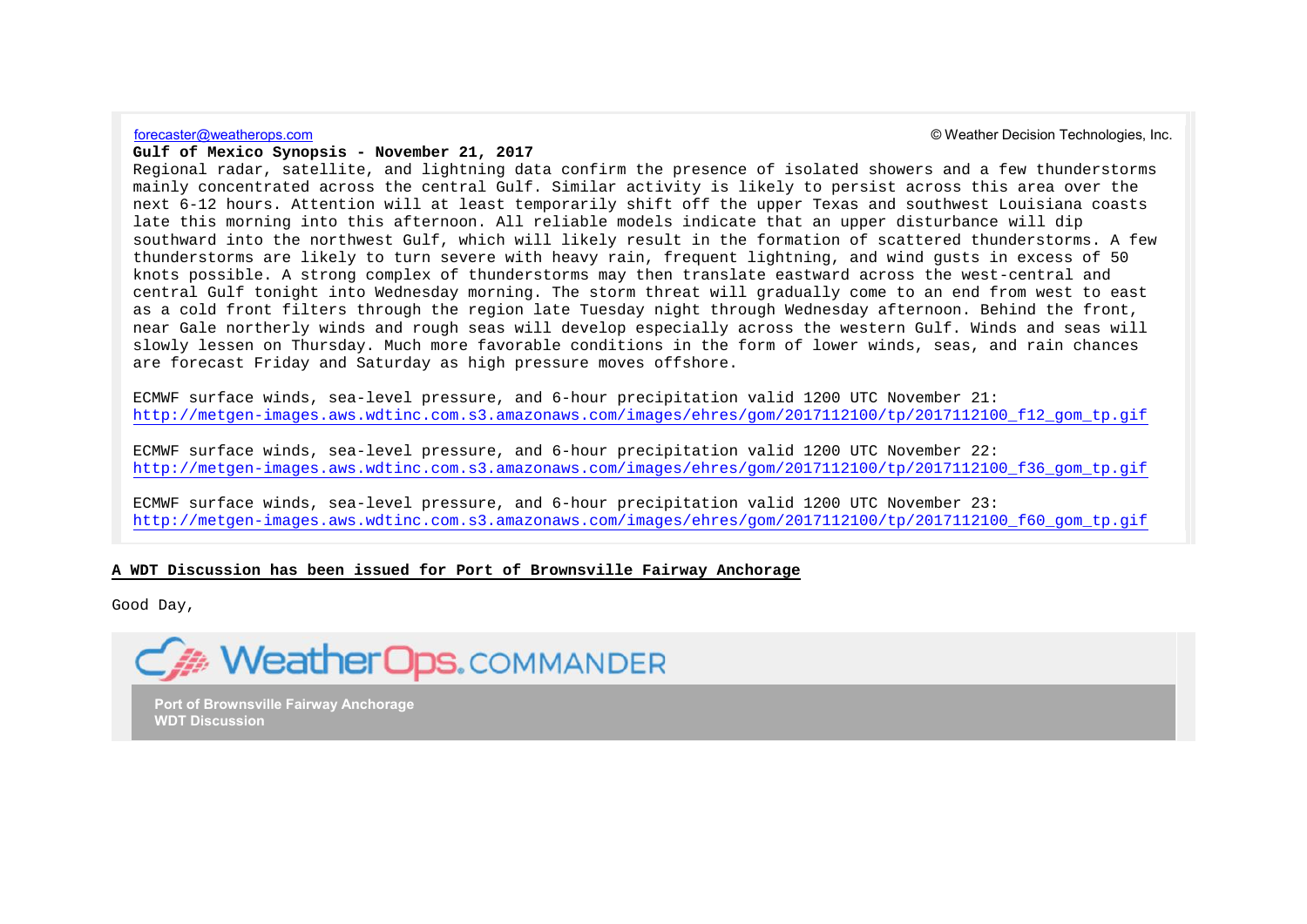A WeatherOps Forecaster has issued a WDT Discussion for WGMA's Port of Brownsville Fairway Anchorage at Tuesday, November 21, 2017 5:00 am CST. Monitor in real-time on WeatherOps Map for WGMA.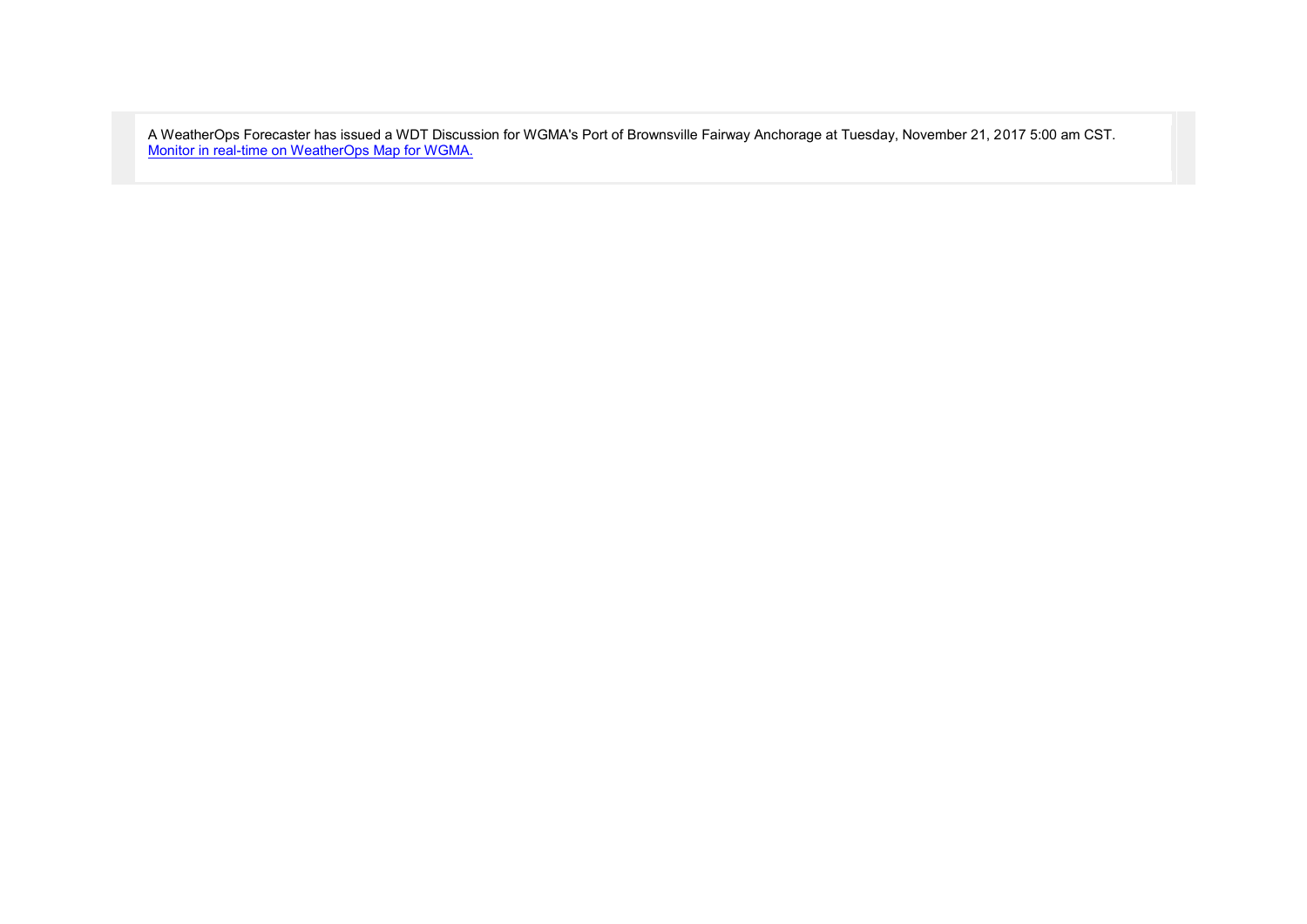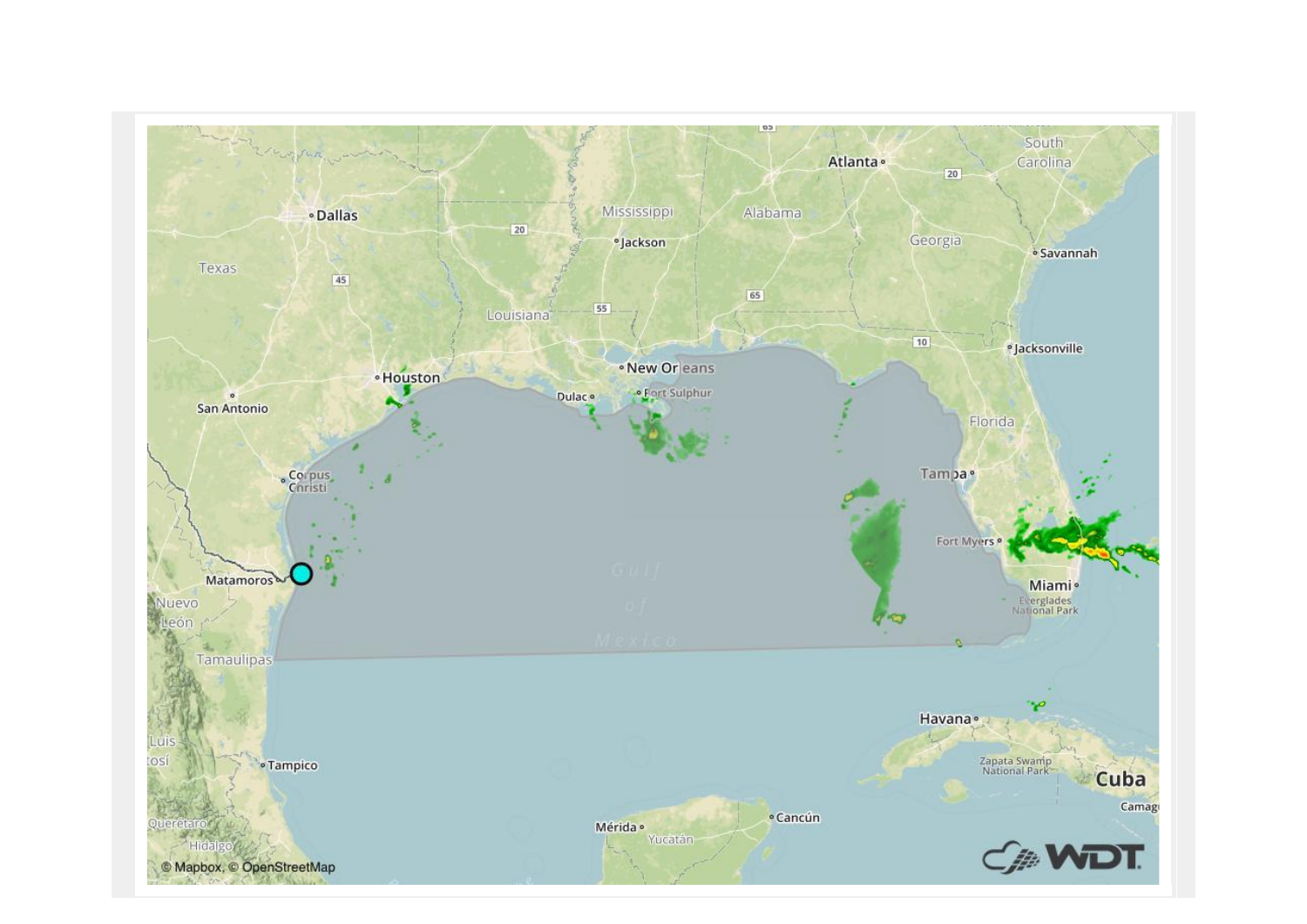### **Gulf of Mexico Synopsis - November 21, 2017**

Regional radar, satellite, and lightning data confirm the presence of isolated showers and a few thunderstorms mainly concentrated across the central Gulf. Similar activity is likely to persist across this area over the next 6-12 hours. Attention will at least temporarily shift off the upper Texas and southwest Louisiana coasts late this morning into this afternoon. All reliable models indicate that an upper disturbance will dip southward into the northwest Gulf, which will likely result in the formation of scattered thunderstorms. A few thunderstorms are likely to turn severe with heavy rain, frequent lightning, and wind gusts in excess of 50 knots possible. A strong complex of thunderstorms may then translate eastward across the west-central and central Gulf tonight into Wednesday morning. The storm threat will gradually come to an end from west to east as a cold front filters through the region late Tuesday night through Wednesday afternoon. Behind the front, near Gale northerly winds and rough seas will develop especially across the western Gulf. Winds and seas will slowly lessen on Thursday. Much more favorable conditions in the form of lower winds, seas, and rain chances are forecast Friday and Saturday as high pressure moves offshore.

ECMWF surface winds, sea-level pressure, and 6-hour precipitation valid 1200 UTC November 21: http://metgen-

images.aws.wdtinc.com.s3.amazonaws.com/images/ehres/gom/2017112100/tp/2017112100\_f12\_gom\_tp.gif

ECMWF surface winds, sea-level pressure, and 6-hour precipitation valid 1200 UTC November 22: http://metgen-

images.aws.wdtinc.com.s3.amazonaws.com/images/ehres/gom/2017112100/tp/2017112100\_f36\_gom\_tp.gif

ECMWF surface winds, sea-level pressure, and 6-hour precipitation valid 1200 UTC November 23: http://metgen-

images.aws.wdtinc.com.s3.amazonaws.com/images/ehres/gom/2017112100/tp/2017112100\_f60\_gom\_tp.gif

# **A WDT Discussion has been issued for Port of Beaumont & Port Arthur Fairway Anchor**

Good Day,



**Port of Beaumont & Port Arthur Fairway Anchor WDT Discussion**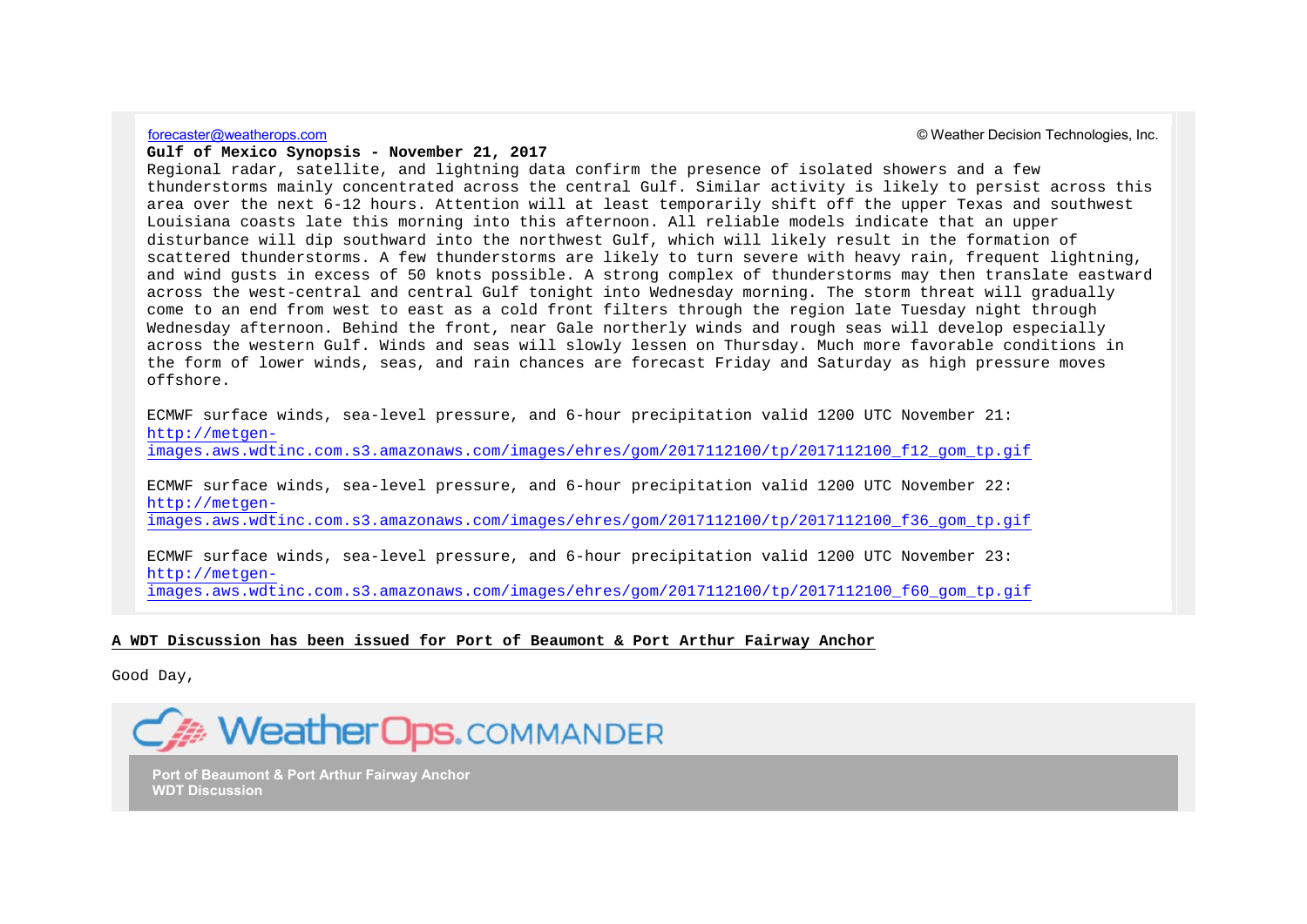A WeatherOps Forecaster has issued a WDT Discussion for WGMA's Port of Beaumont & Port Arthur Fairway Anchor at Tuesday, November 21, 2017 5:00 am CST. Monitor in real-time on WeatherOps Map for WGMA.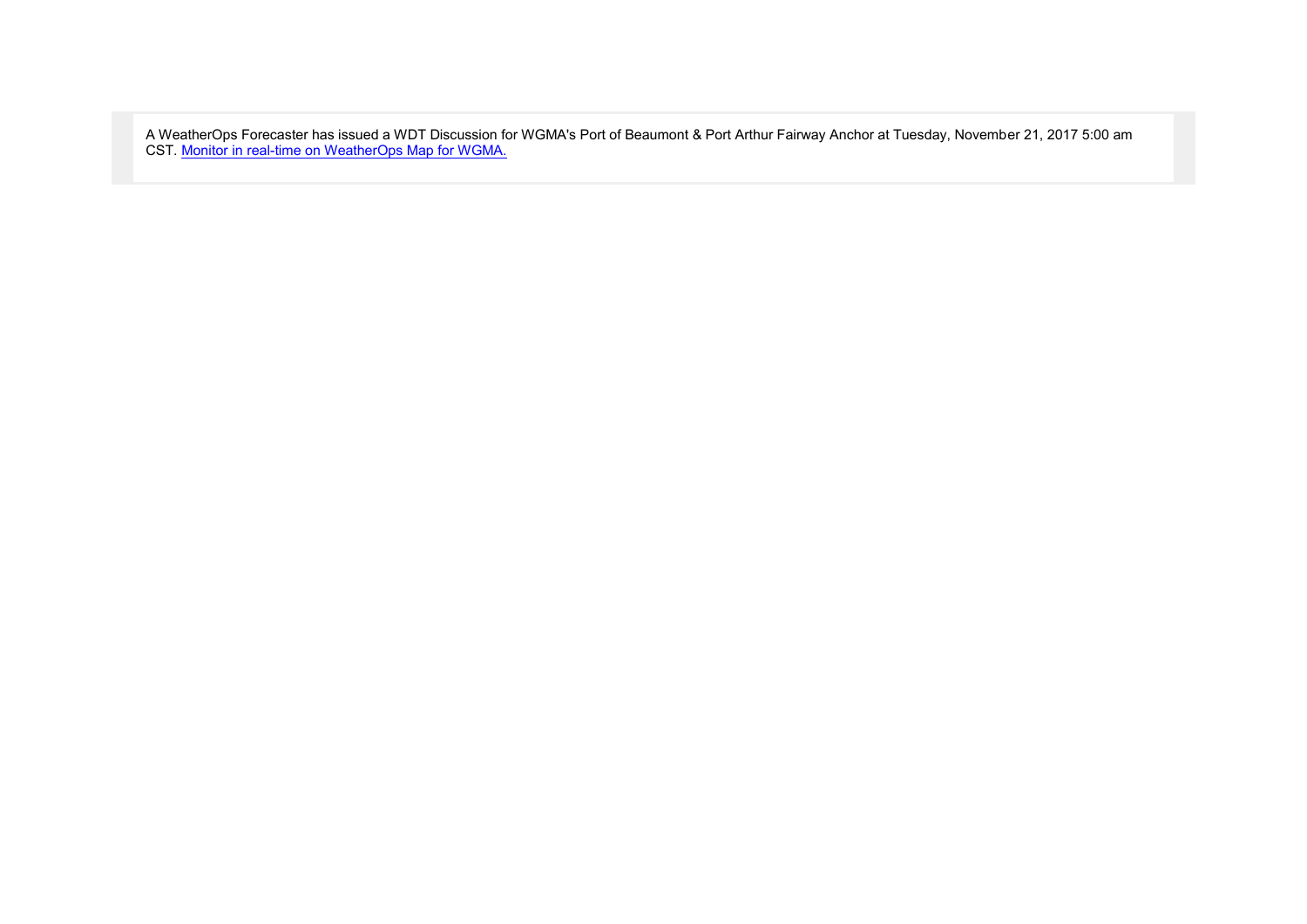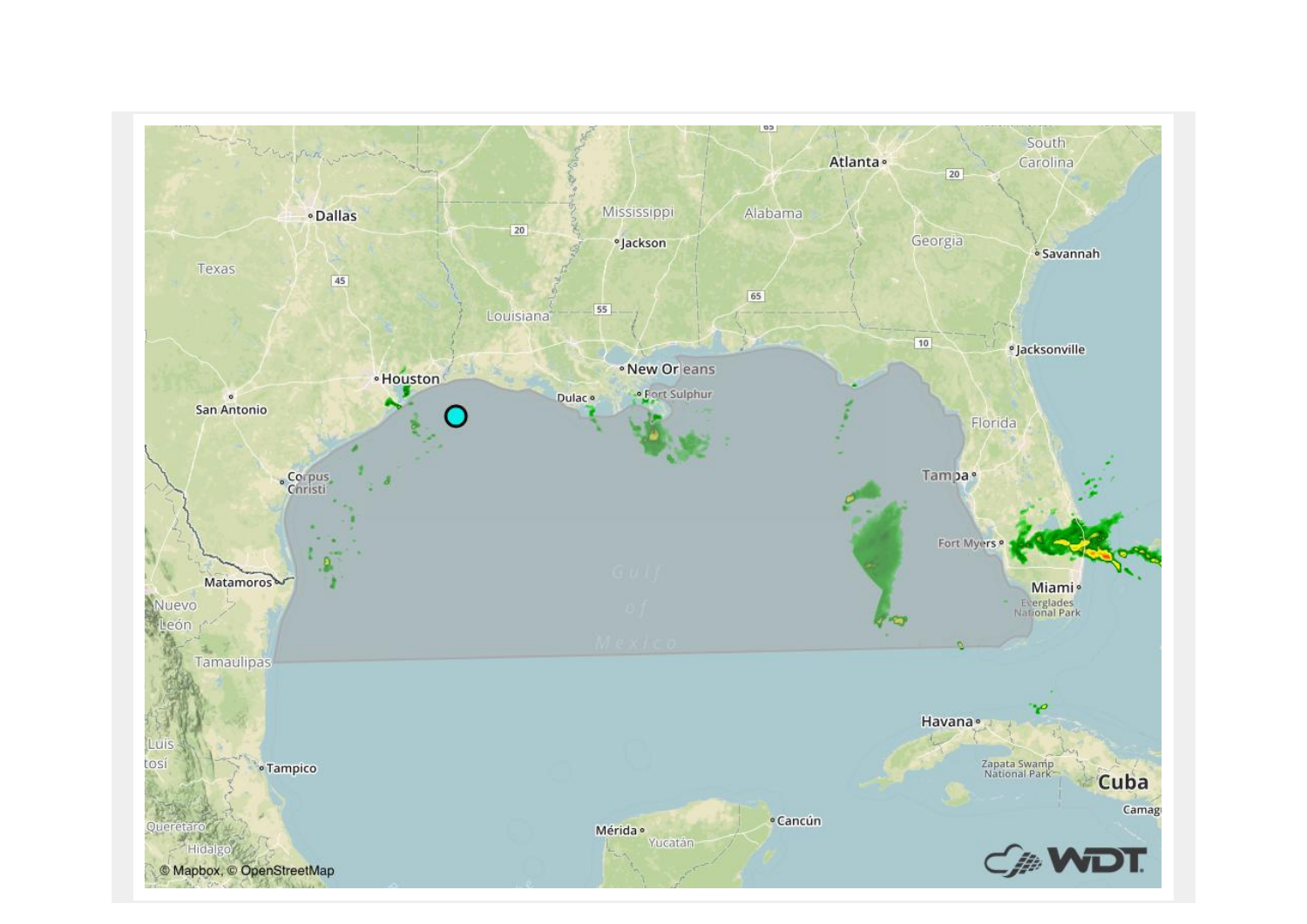### **Gulf of Mexico Synopsis - November 21, 2017**

Regional radar, satellite, and lightning data confirm the presence of isolated showers and a few thunderstorms mainly concentrated across the central Gulf. Similar activity is likely to persist across this area over the next 6-12 hours. Attention will at least temporarily shift off the upper Texas and southwest Louisiana coasts late this morning into this afternoon. All reliable models indicate that an upper disturbance will dip southward into the northwest Gulf, which will likely result in the formation of scattered thunderstorms. A few thunderstorms are likely to turn severe with heavy rain, frequent lightning, and wind gusts in excess of 50 knots possible. A strong complex of thunderstorms may then translate eastward across the west-central and central Gulf tonight into Wednesday morning. The storm threat will gradually come to an end from west to east as a cold front filters through the region late Tuesday night through Wednesday afternoon. Behind the front, near Gale northerly winds and rough seas will develop especially across the western Gulf. Winds and seas will slowly lessen on Thursday. Much more favorable conditions in the form of lower winds, seas, and rain chances are forecast Friday and Saturday as high pressure moves offshore.

ECMWF surface winds, sea-level pressure, and 6-hour precipitation valid 1200 UTC November 21: http://metgen-images.aws.wdtinc.com.s3.amazonaws.com/images/ehres/gom/2017112100/tp/2017112100\_f12\_gom\_tp.gif

ECMWF surface winds, sea-level pressure, and 6-hour precipitation valid 1200 UTC November 22: http://metgen-images.aws.wdtinc.com.s3.amazonaws.com/images/ehres/gom/2017112100/tp/2017112100\_f36\_gom\_tp.gif

ECMWF surface winds, sea-level pressure, and 6-hour precipitation valid 1200 UTC November 23: http://metgen-images.aws.wdtinc.com.s3.amazonaws.com/images/ehres/gom/2017112100/tp/2017112100\_f60\_gom\_tp.gif

### **A WDT Discussion has been issued for Port of Lake Charles Fairway Anchorage**

Good Day,



**Port of Lake Charles Fairway Anchorage WDT Discussion**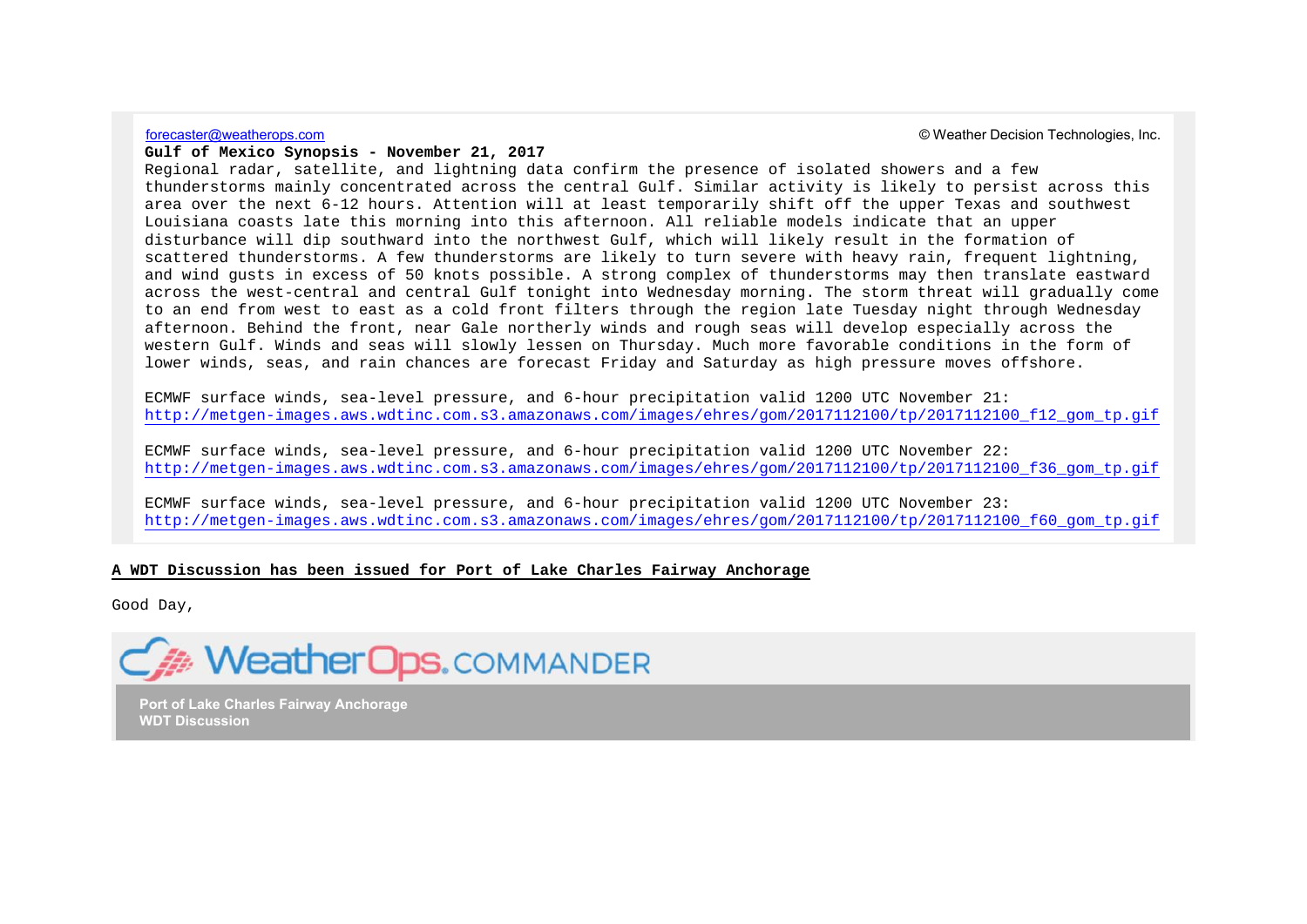A WeatherOps Forecaster has issued a WDT Discussion for WGMA's Port of Lake Charles Fairway Anchorage at Tuesday, November 21, 2017 5:00 am CST. <u>Monitor</u> and the Weather 2017 5:00 am CST. <u>Monitor</u> in real-time on WeatherOps Map for WGMA.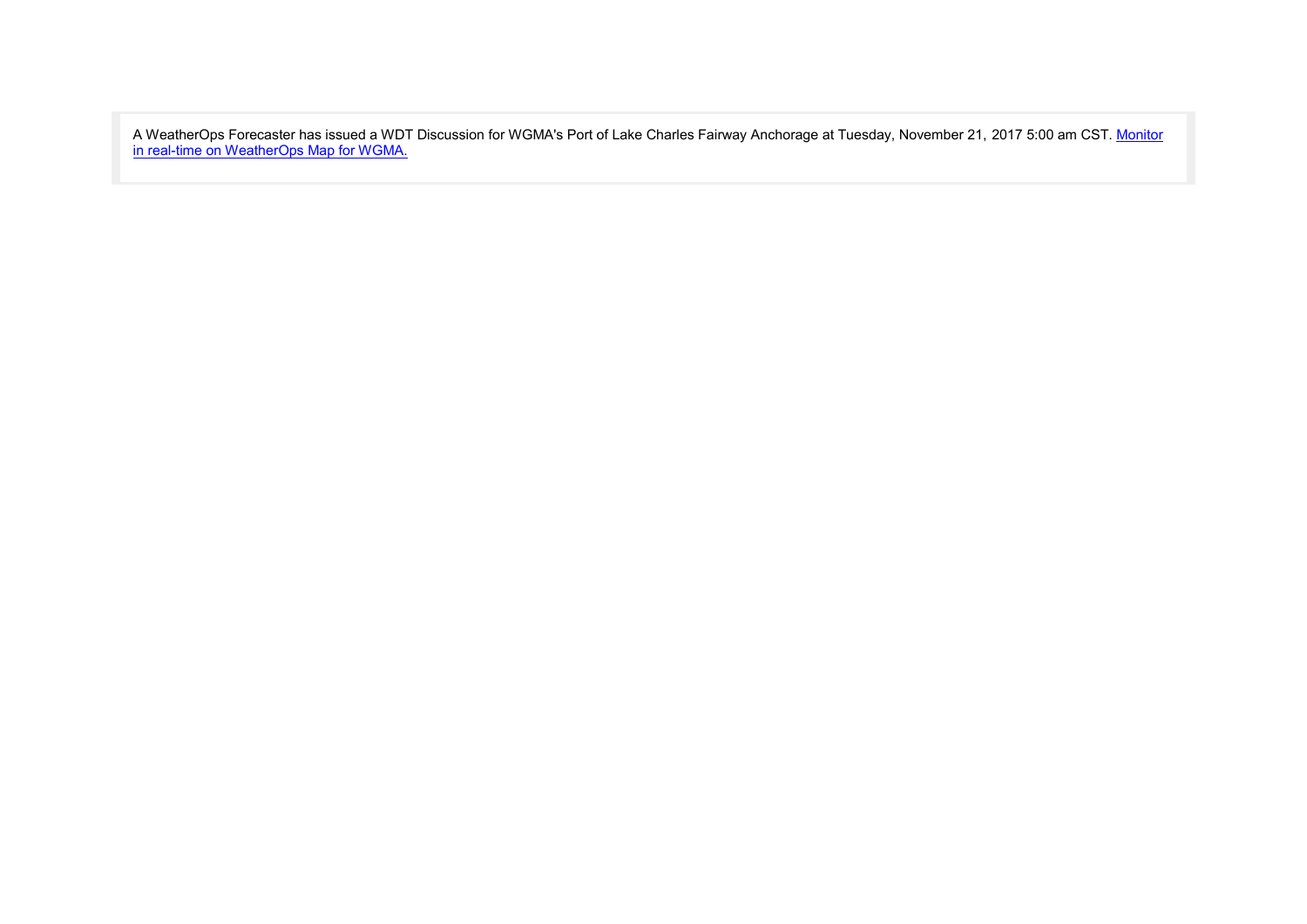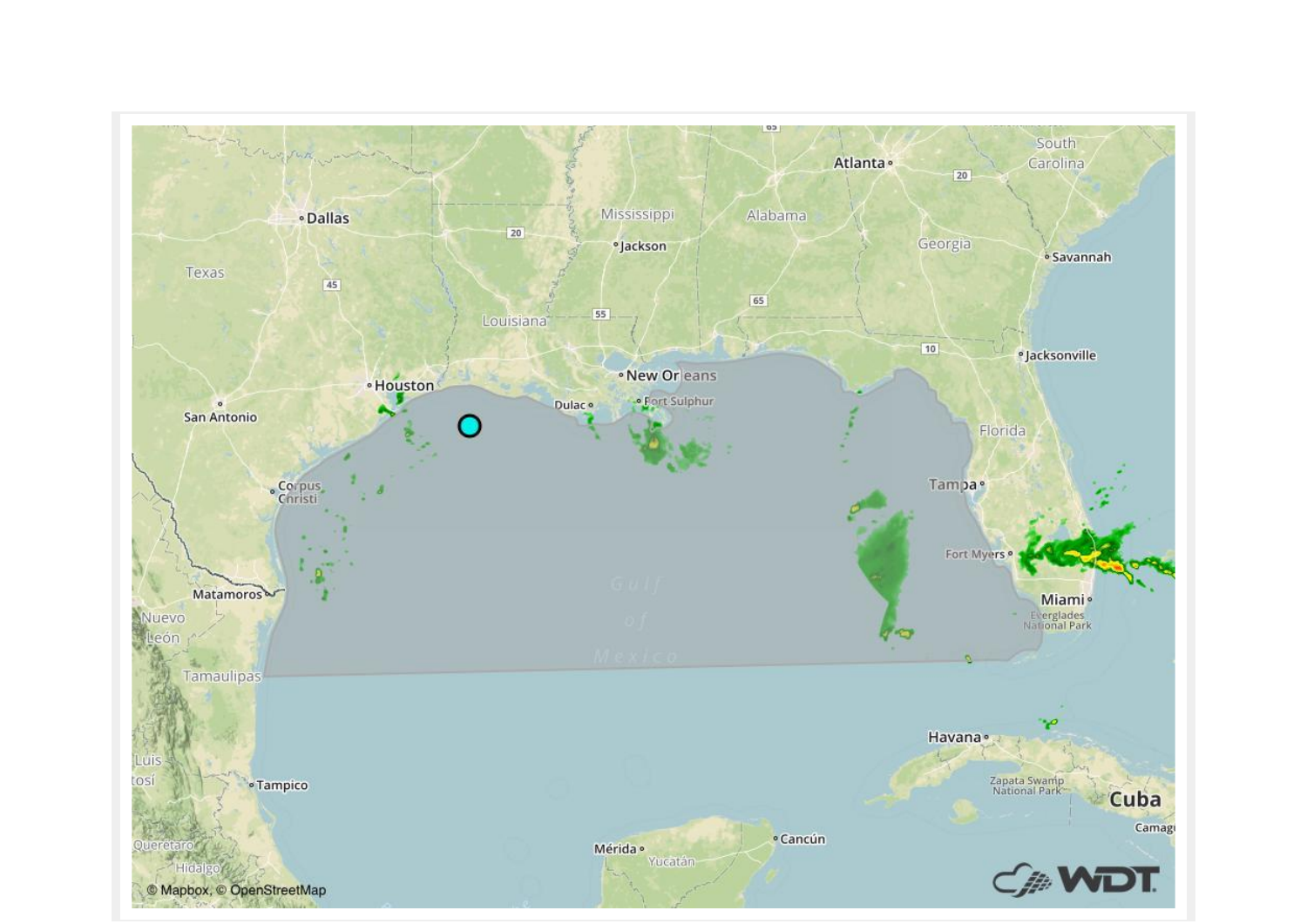### **Gulf of Mexico Synopsis - November 21, 2017**

Regional radar, satellite, and lightning data confirm the presence of isolated showers and a few thunderstorms mainly concentrated across the central Gulf. Similar activity is likely to persist across this area over the next 6-12 hours. Attention will at least temporarily shift off the upper Texas and southwest Louisiana coasts late this morning into this afternoon. All reliable models indicate that an upper disturbance will dip southward into the northwest Gulf, which will likely result in the formation of scattered thunderstorms. A few thunderstorms are likely to turn severe with heavy rain, frequent lightning, and wind gusts in excess of 50 knots possible. A strong complex of thunderstorms may then translate eastward across the west-central and central Gulf tonight into Wednesday morning. The storm threat will gradually come to an end from west to east as a cold front filters through the region late Tuesday night through Wednesday afternoon. Behind the front, near Gale northerly winds and rough seas will develop especially across the western Gulf. Winds and seas will slowly lessen on Thursday. Much more favorable conditions in the form of lower winds, seas, and rain chances are forecast Friday and Saturday as high pressure moves offshore.

ECMWF surface winds, sea-level pressure, and 6-hour precipitation valid 1200 UTC November 21: http://metgen-images.aws.wdtinc.com.s3.amazonaws.com/images/ehres/gom/2017112100/tp/2017112100\_f12\_gom\_tp.gif

ECMWF surface winds, sea-level pressure, and 6-hour precipitation valid 1200 UTC November 22: http://metgen-images.aws.wdtinc.com.s3.amazonaws.com/images/ehres/gom/2017112100/tp/2017112100\_f36\_gom\_tp.gif

ECMWF surface winds, sea-level pressure, and 6-hour precipitation valid 1200 UTC November 23: http://metgen-images.aws.wdtinc.com.s3.amazonaws.com/images/ehres/gom/2017112100/tp/2017112100\_f60\_gom\_tp.gif

# **A WDT Discussion has been issued for Galveston Anchorage**

Good Day,



**Galveston Anchorage WDT Discussion**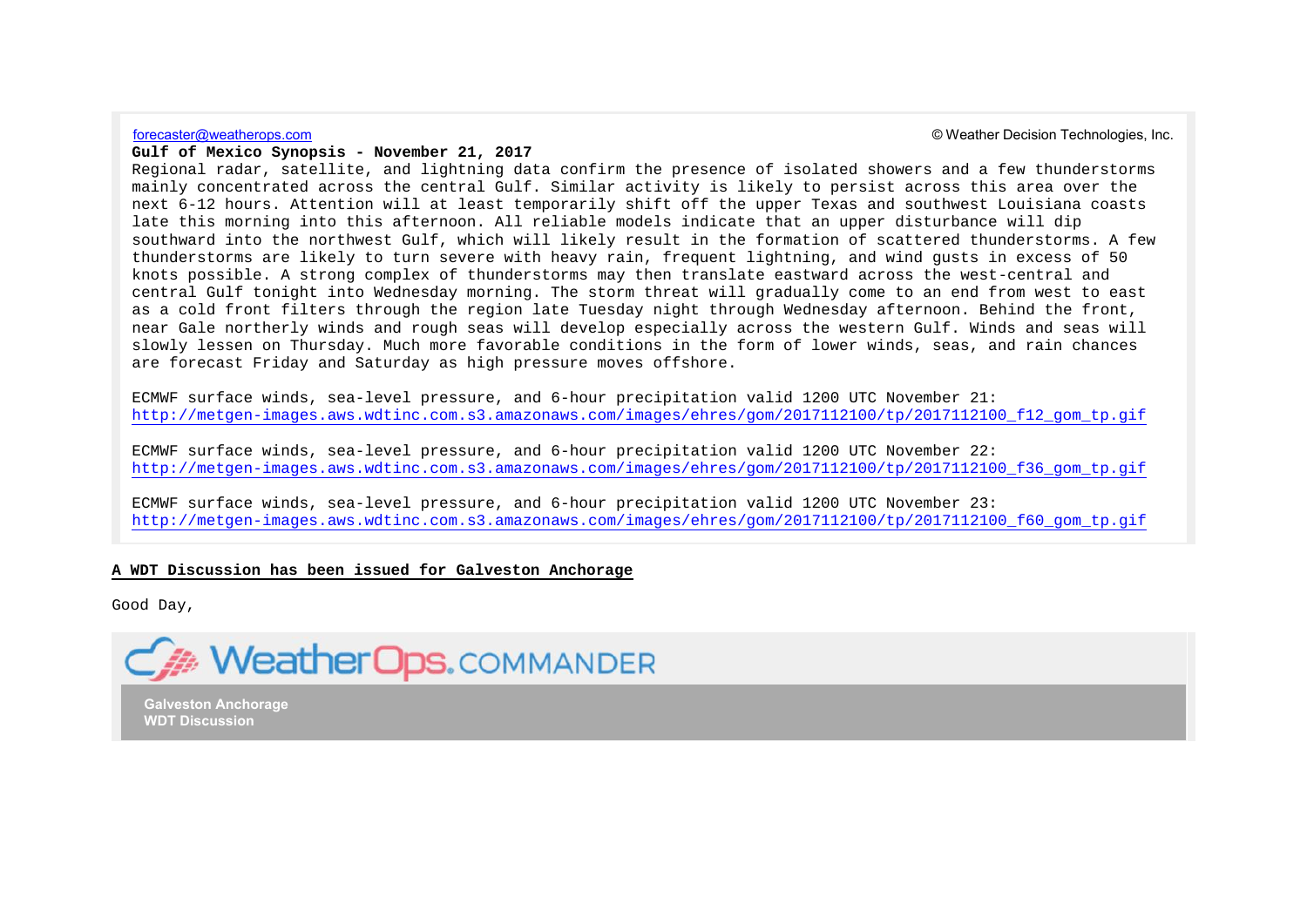A WeatherOps Forecaster has issued a WDT Discussion for WGMA's Galveston Anchorage at Tuesday, November 21, 2017 5:00 am CST. <u>Monitor in real-time on</u> WeatherOps Map for WGMA.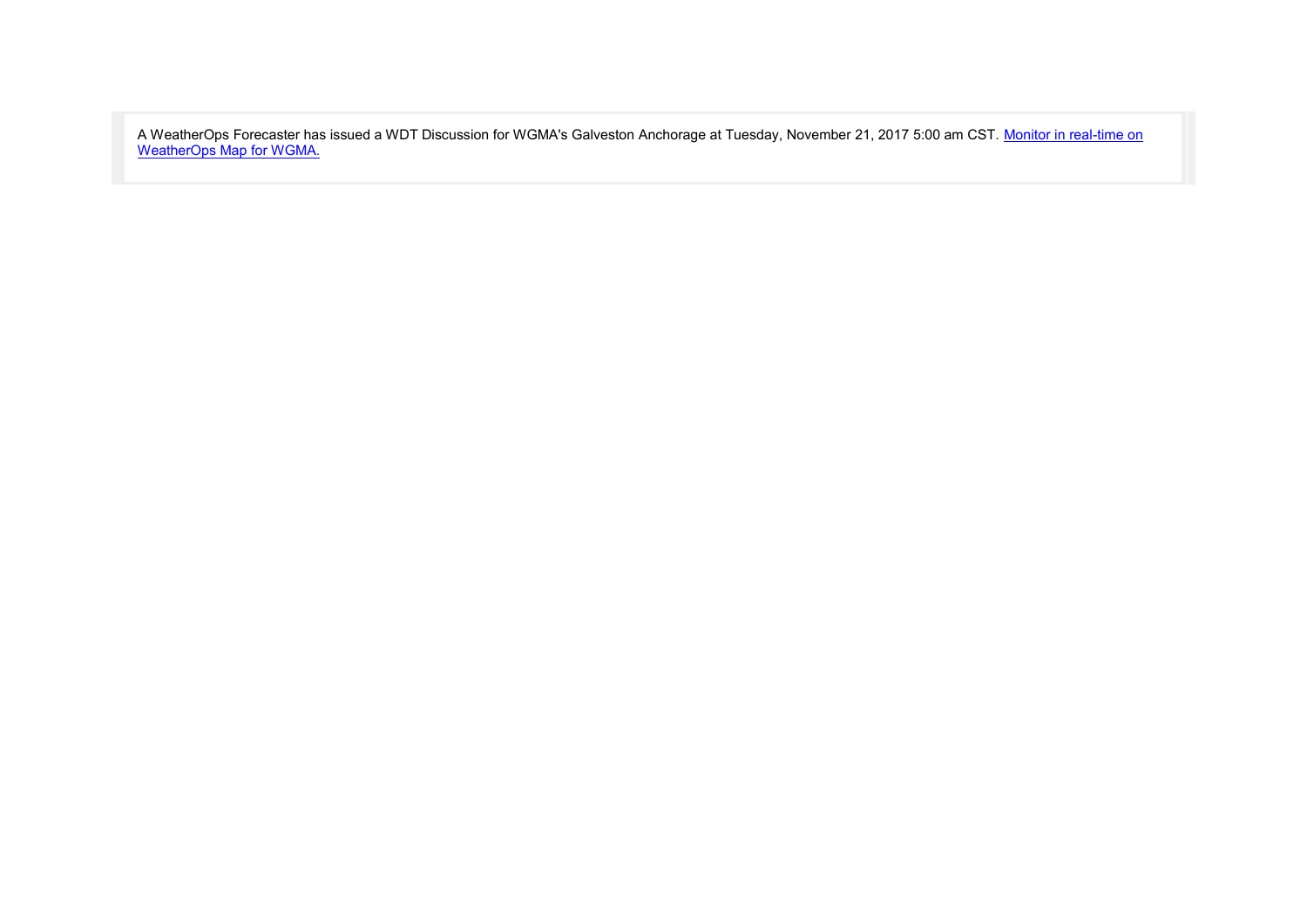